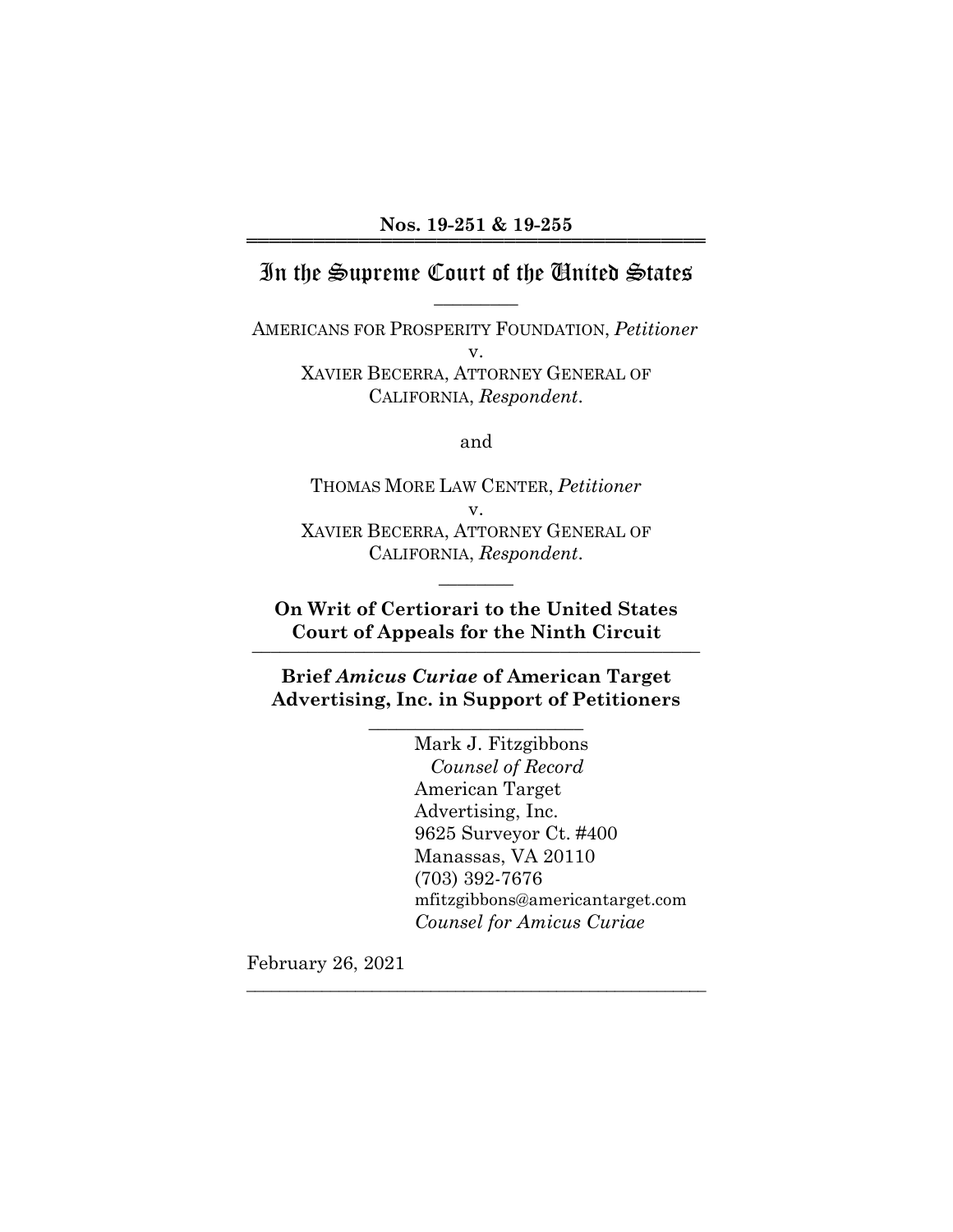### **QUESTION PRESENTED**

California's Attorney General demands that charities seeking annual licenses to communicate in his state using charitable solicitations must first disclose to his office Schedule B of Internal Revenue Service Form 990 showing names and addresses of certain donors. Does this demand for disclosure of donors in the charitable solicitation licensing process violate rights of private association and the First Amendment protections of charitable solicitations, including by creating an unconstitutional condition on the exercise of those rights, in addition to violating federal tax information confidentiality law.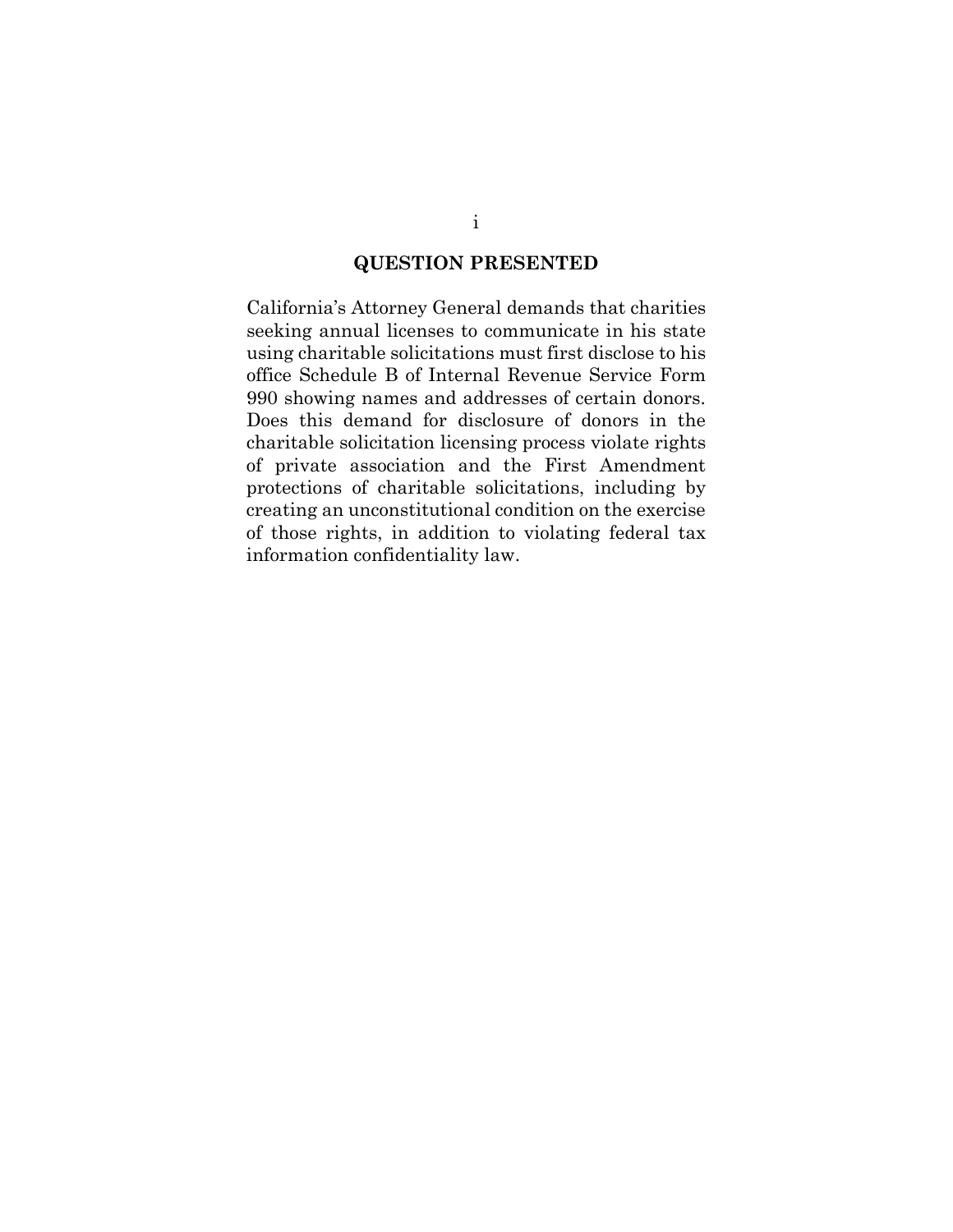# **TABLE OF CONTENTS**

| INTEREST OF THE AMICUS CURIAE 1                                                                                                     |
|-------------------------------------------------------------------------------------------------------------------------------------|
|                                                                                                                                     |
|                                                                                                                                     |
| I.<br>RESPONDENT'S DRAGNET SCHEME<br>VIOLATES THE REQUIREMENT THAT<br><b>CHARITABLE SOLICITATION</b><br>REGULATION BE NARROWLY      |
| II.<br>RESPONDENT'S ACTS CREATE AN<br>UNCONSTITUTIONAL CONDITION ON<br>OBTAINING A LICENSE TO ENGAGE IN<br>FIRST AMENDMENT RIGHTS15 |
| III.<br>RESPONDENT'S ACTS VIOLATE<br>CONSTITUTIONAL RIGHTS BY<br>VIOLATING FEDERAL LAW PROTECTING<br><b>CONFIDENTIAL TAX RETURN</b> |
| IV.<br>SPECIAL RULES FOR TAX-EXEMPT<br>ORGANIZATIONS STILL PROTECT<br>DONOR CONFIDENTIALITY21                                       |
| $\textbf{CONCLUSION}.\textcolor{red}{\textbf{128}} \textbf{138}$                                                                    |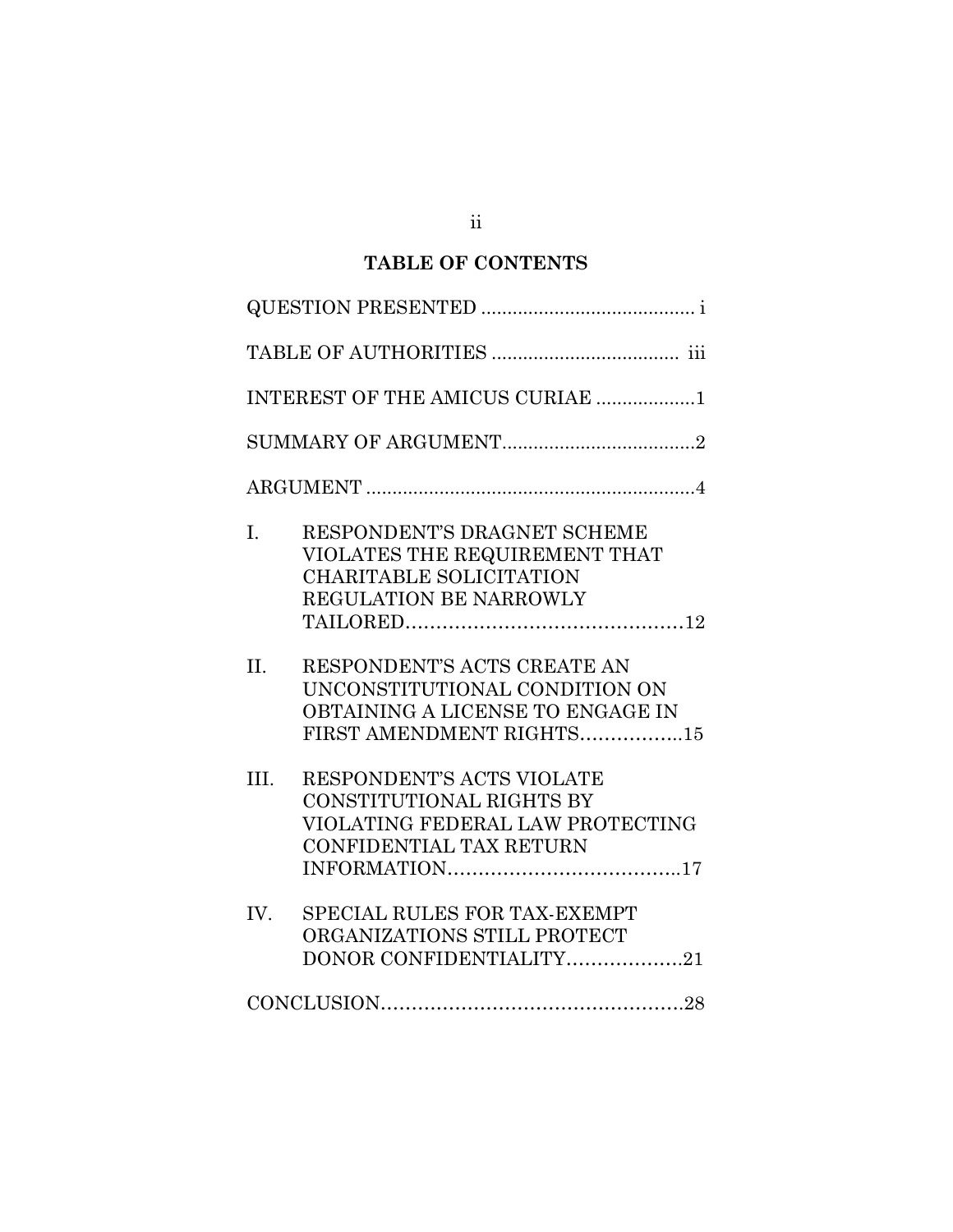## **TABLE OF AUTHORITIES**

### **U.S. CONSTITUTION**

# U.S. Const. amend. IV .............................................. 10

# **STATUTES AND RULES**

# **CASES**

*Bantam Books v. Sullivan*, 372 U. S. 58 (1963).......14 *Bates v. City of Little Rock*, 361 U.S. 516 (1960)......11 *Carroll v. Princess Anne*, 393 U. S. 175 (1968) ........14

#### iii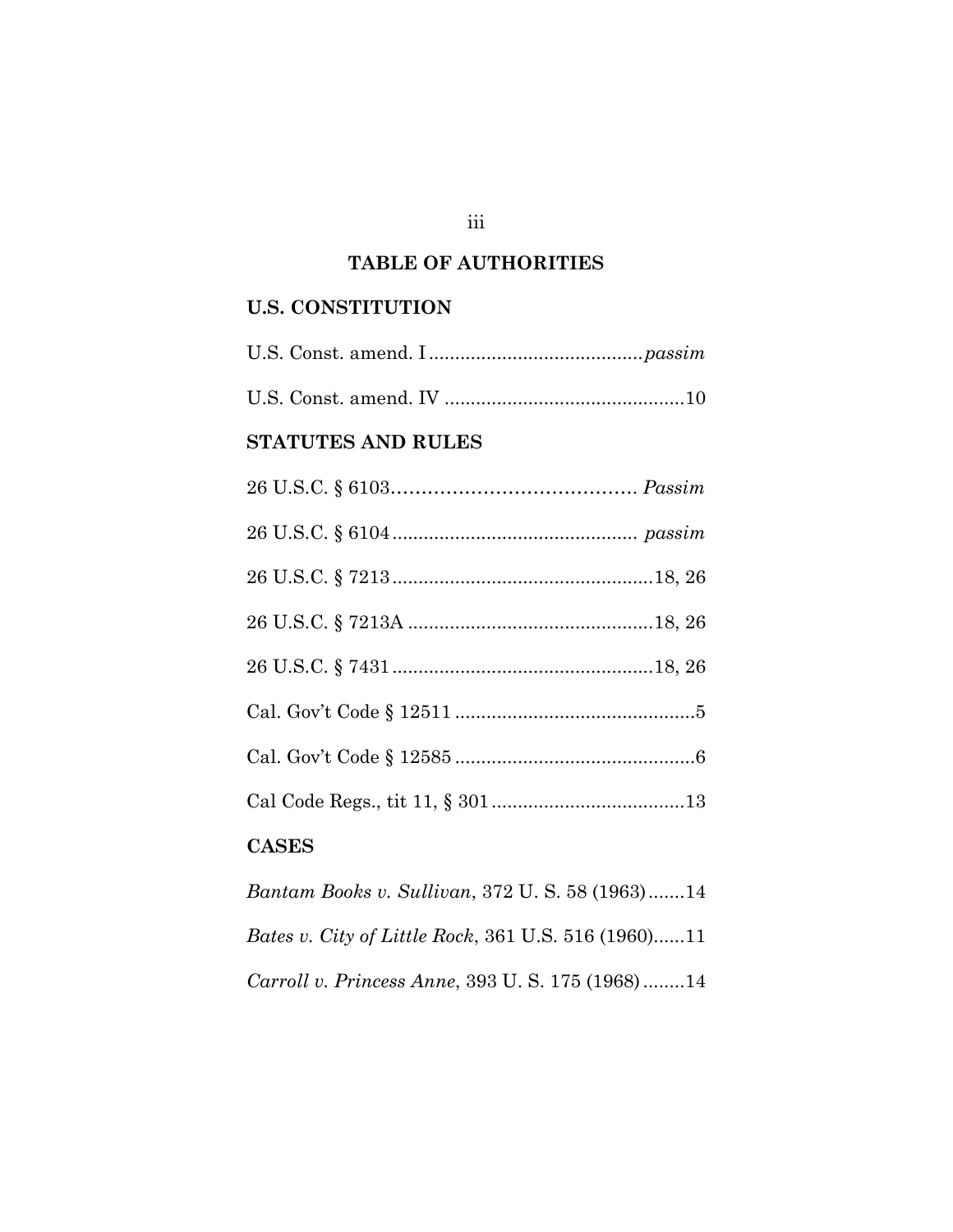| FEC v. Massachusetts Citizens for                                        |
|--------------------------------------------------------------------------|
|                                                                          |
| Freedman v. Maryland, 380 U.S. 51 (1965)14                               |
| Illinois ex rel. Madigan v. Telemarketing                                |
| NAACP v. Alabama ex rel. Patterson,                                      |
| NAACP v. Button, 371 U.S. 415 (1963) 13                                  |
| Nebraska Press Assn. v. Stuart,                                          |
| Perry v. Sindermann, 408 U.S. 593 (1972)16                               |
| Regan v. Taxation With Representation<br>of Wash., 461 U.S. 540 (1983)16 |
| Riley v. National Federation of the Blind,                               |
| Schaumburg v. Citizens for Better Environment,                           |
| Secretary of State v. Munson,                                            |
| Speiser v. Randall, 357 U.S. 513 (1958)17                                |
| Wilkes v. Wood,                                                          |

iv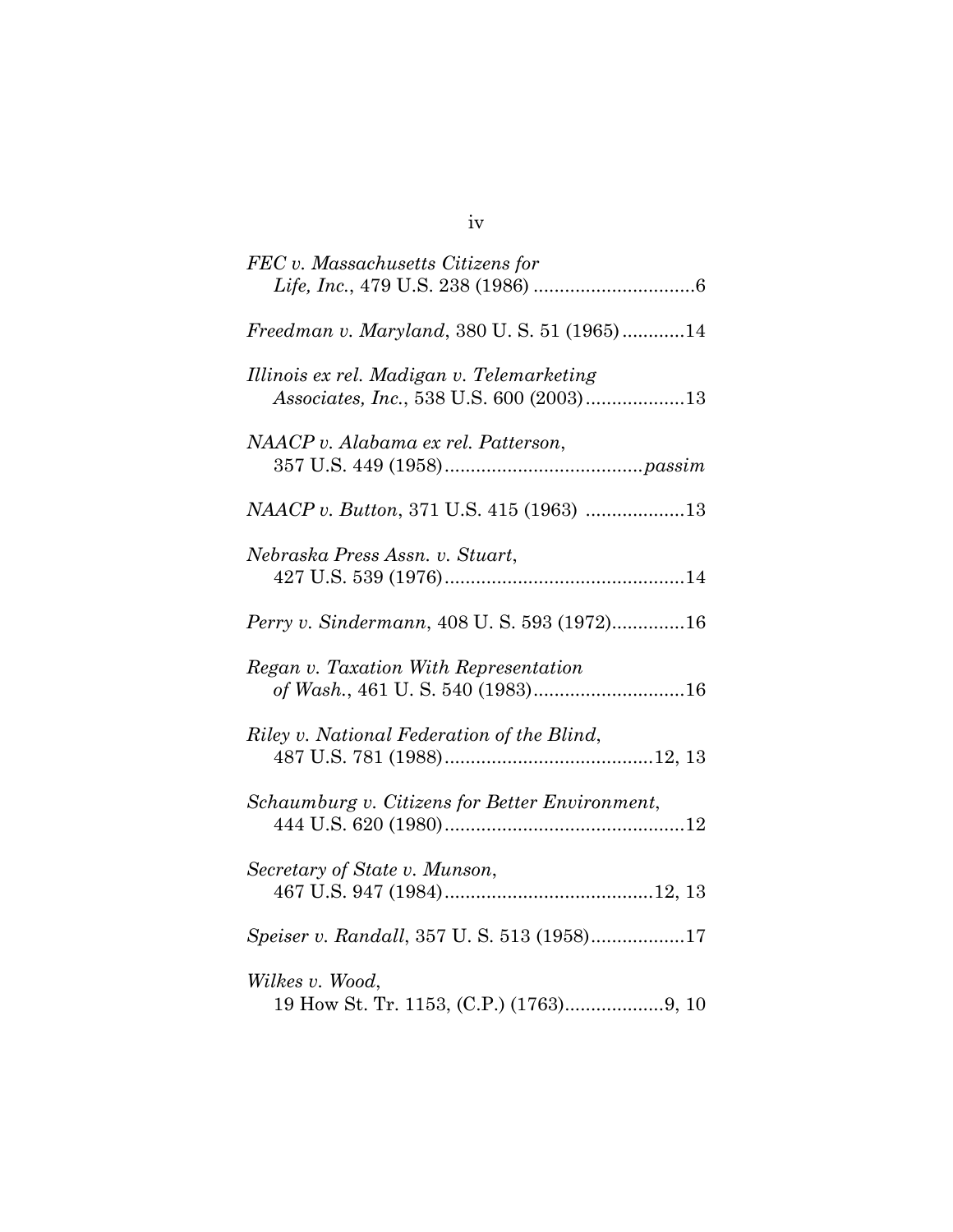#### **MISCELLANEOUS AUTHORITIES**

Disclosure & Privacy Law Reference Guide, IRS Publication 4639 (Rev. 10-2012), 1-49 https://www.irs.gov/pub/irs-pdf/p4639.pdf ..............21

Ilya Shapiro and Randal John Meyer, *Obama's Weaponized Justice Department*, Cato.org, Oct. 30, 2015, https://www.cato.org/commentary/ obamas-weaponized-justice-department....................7

Eric Swalwell, *President Trump Has Weaponized the Justice Department*, Newsweek.com, May 11, 2020, https://www.newsweek.com/president-trumphas-weaponized-justice-department-opinion-1503193 .......................................................................7

Internal Revenue Manual (09-22-2015), "https://www.irs.gov/irm/part7/irm\_07-028-002 ........................................................................24, 25

v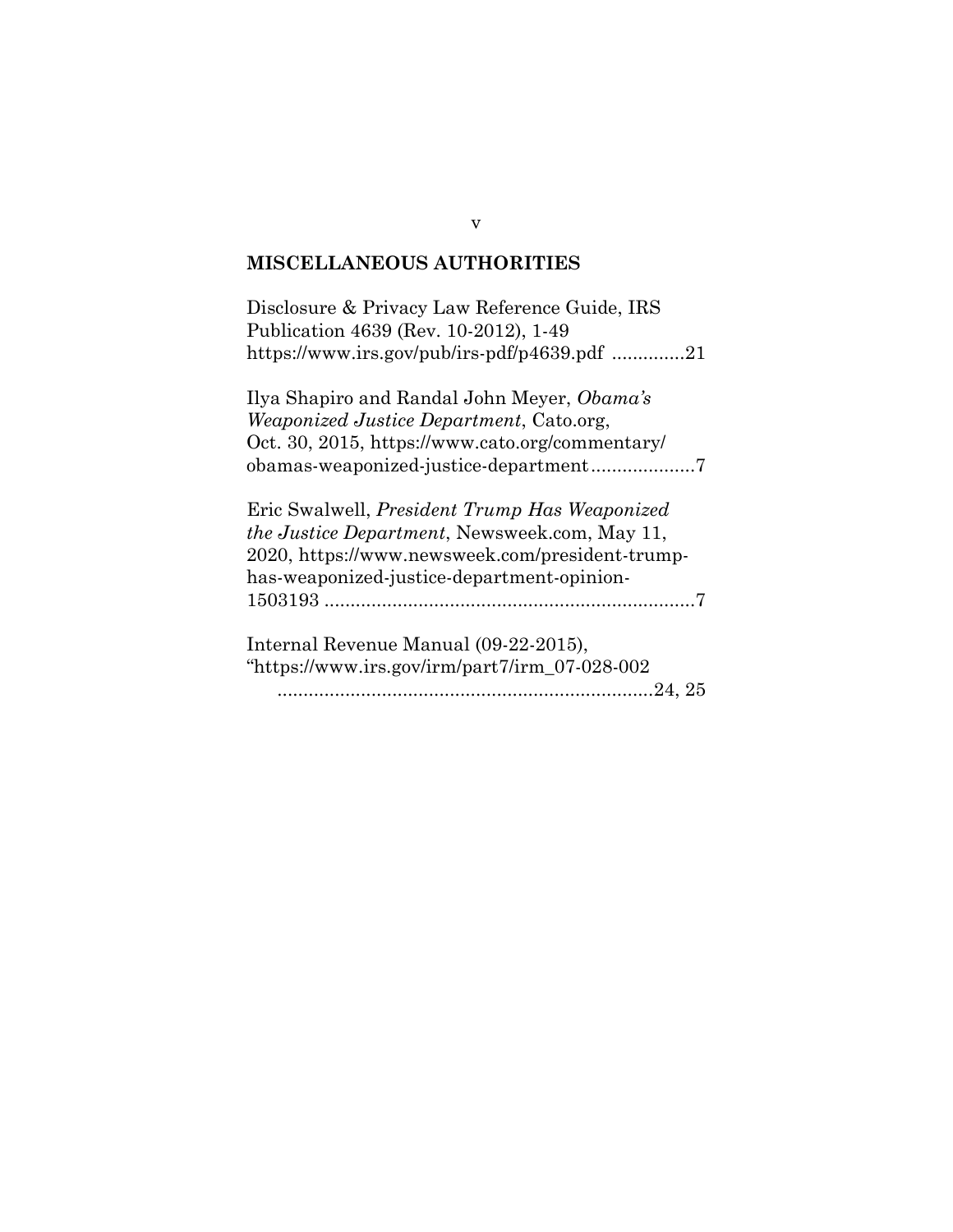#### **INTEREST OF THE** *AMICUS CURIAE***[1](#page-6-0)**

American Target Advertising, Inc. has a strong interest in the matters raised in this litigation because it is America's oldest and largest for-profit agency of its type that provides creative services to nonprofit organizations that communicate about their tax-exempt missions and appeal for contributions. Itis itself registered with the California Registry of Charitable Trusts, and its tax-exempt clients are harmed by Respondent's acts.

<span id="page-6-0"></span><sup>&</sup>lt;sup>1</sup> It is certified that counsel for the parties were timely notified and have consented to the filing of this brief; that no counsel for a party authored this brief in whole or in part; and that no person other than the *amicus curiae* made a monetary contribution to its preparation or submission.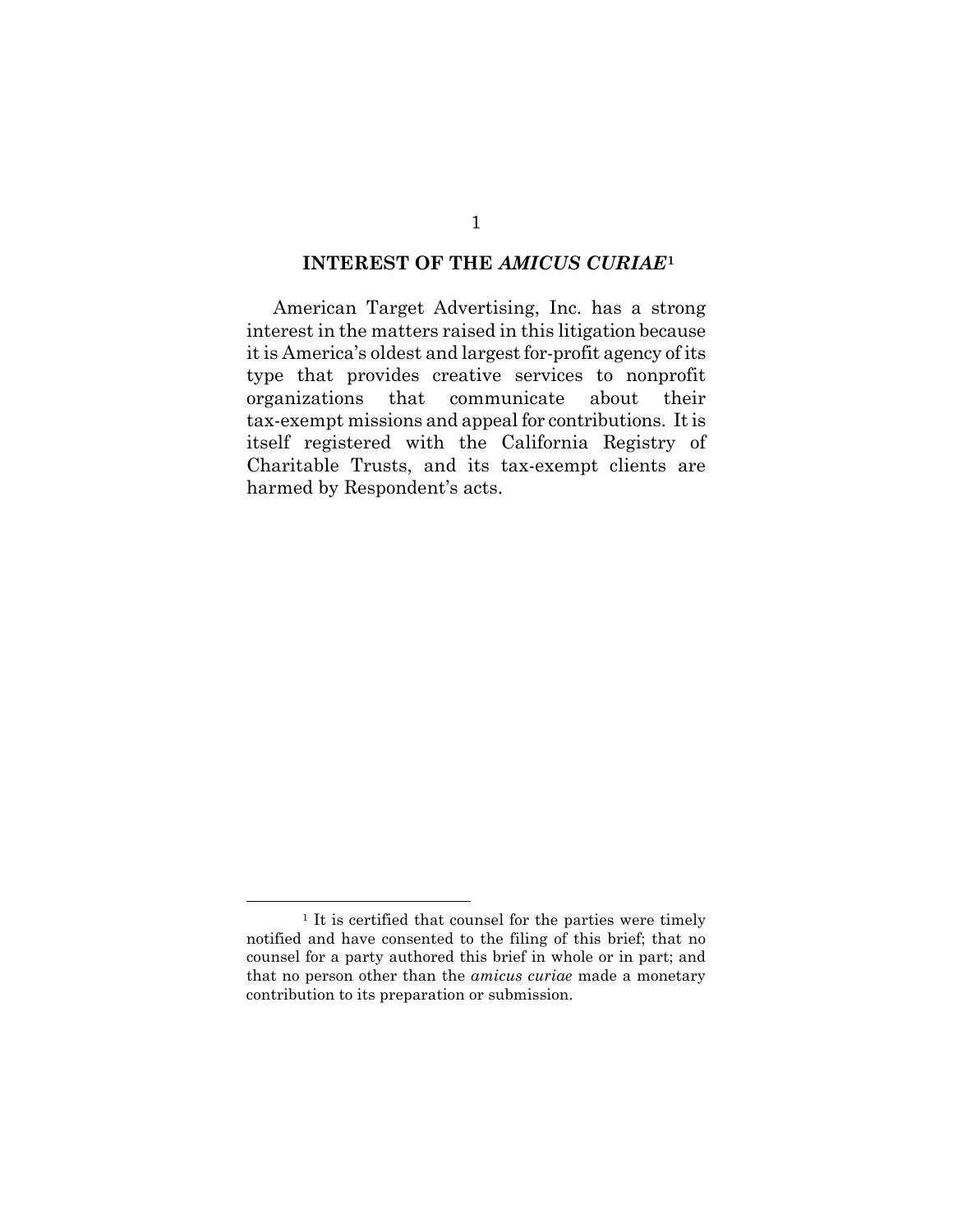#### **SUMMARY OF ARGUMENT**

Besides its arguments about the appropriate standard of review in this case, Petitioner Americans for Prosperity Foundation ("AFPF") raises numerous issues that your *amicus* American Target Advertising, Inc. ("American Target") respectfully argues deserve even more consideration, and which make this case even more important for certiorari to be granted.<sup>[2](#page-7-0)</sup> Such issues underlying AFPF's Petition involve what should be proper checks on the discretionary, unilateral acts of the Respondent in the charitable solicitation licensing process. Here, innocence and valuable First Amendment rights were already subject to prior restraint. Charities must annually register and obtain licenses with the California Registry of Charitable Trusts before making communications that include charitable appeals to Californians. Because of the unilateral acts of Respondent, however, this prior restraint now employs indiscriminate, untargeted, dragnet violations of the right of private association as a condition to obtain a license to engage in charitable appeals. Much like unconstitutional general warrants, these trespasses on the right of private association are made without particularized or individualized suspicion and cause, and are not a narrowly drawn regulation of charitable solicitations.

Respondent's actions present a host of violations of, and greater dangers to, constitutionally and statutorily

<span id="page-7-0"></span><sup>2</sup> The case brought by Thomas More Law Center, No. 19- 255, has been consolidated with the case brought by AFPF, and when this *amicus curiae* brief refers to the "Petition," it refers strictly to the one filed by AFPF.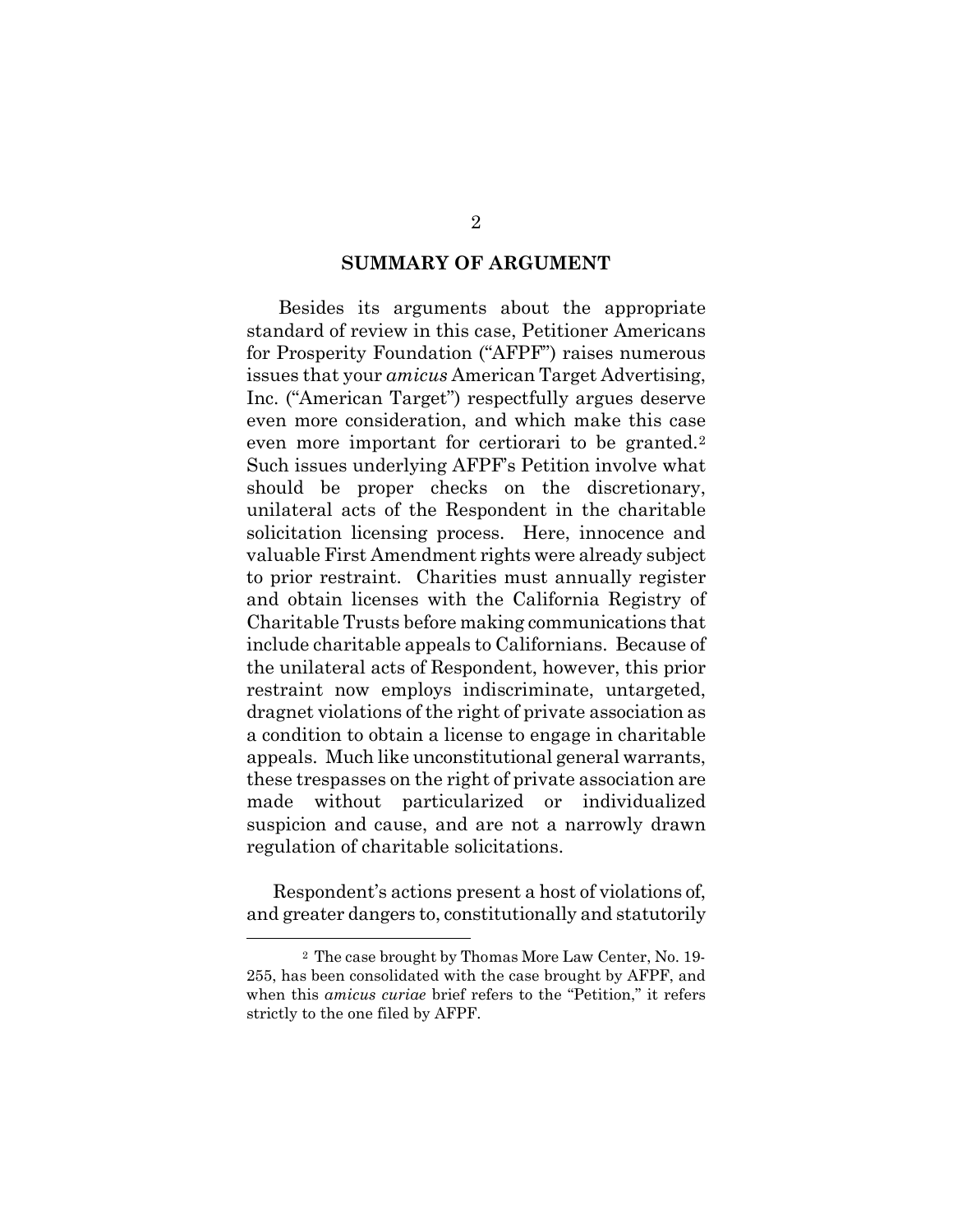protected rights for which Respondent should be checked and sternly rebuffed by the Court. Respondent's abuse of a licensing law, using dragnet collection of confidential donor information from Schedule B to Internal Revenue Service Form 990, also violates the federal statutory regime protecting confidential tax return information. Respondent cleverly but unlawfully evades the statutory and regulatory requirements for (1) access to, inspection of, and inter-office disclosure of confidential tax return information, (2) federal security protocols for those who are legally provided access to such information under the Internal Revenue Code, and (3) perhaps the concomitant civil and criminal penalties for violations of this federal regime protecting confidential federal tax return information. Respondent's violations involve unauthorized and therefore unlawful access to the identity of donors to not only AFPF and Thomas More Law Center, but other nonprofit organizations. Many of such organizations are at the center of controversial or unpopular political, social, and religious causes and debates that political officials may and often see as challenging to their own positions on such issues. Donors to such causes rightly feel threatened by violations of their right of private association with those causes. While AFPF's Petition focused on First Amendment issues, Respondent's acts in violation of the First Amendment are in fact an unattractive and legally unhealthy amalgamation of disregard for the rule of law, and deserve a stern rebuke.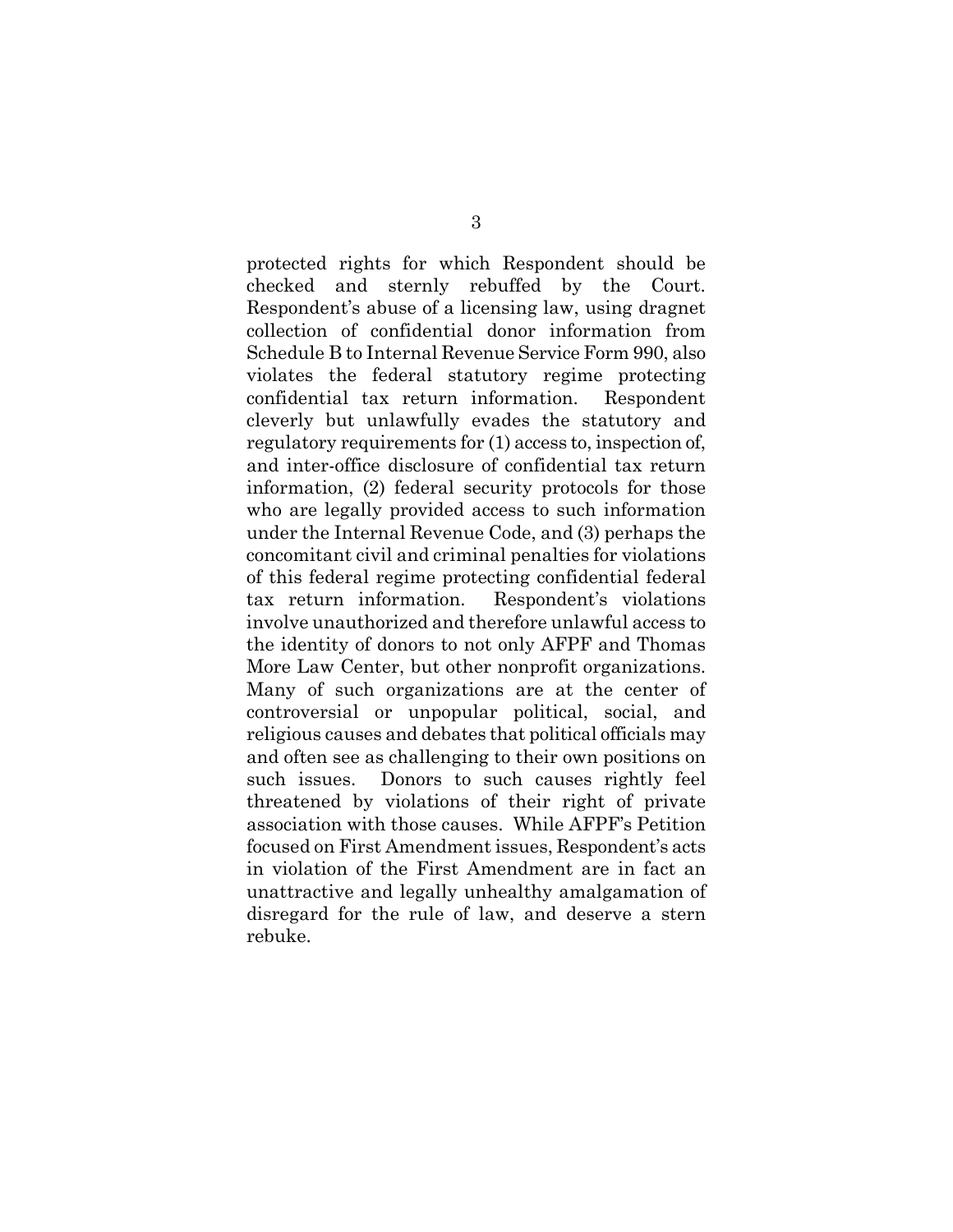#### **ARGUMENT**

Petitioner AFPF makes a compelling argument that the Court needs to resolve important issues affecting the standard of judicial review applied in this case. It seems even our courts, not to mention those who are regulating and regulated, have become increasingly confused about the various judiciallycreated levels of review that apply when government actions infringe on First Amendment and other constitutionally protected rights. That confusion has led in some cases, such as the present matter, to courts' increasingly acceding to government regulatory power -- even, as in this case, where Respondent's acts are not expressly directed or authorized by statute - that infringes on protected rights, and even when prior decisions about the subject matter (state charitable solicitation laws) require statutes to be narrowly tailored. This hedge towards greater ability of government to infringe on rights can be, or is, dangerous for liberty. Respondent's acts in this case are inconsistent with other constitutional doctrines protecting liberty in the interplay of licensing and constitutionally protected rights.

AFPF's Petition identifies throughout how the Respondent steamrolled over the right of private association articulated in *NAACP v. Alabama*.[3](#page-9-0) In their dragnet, shotgun violations of the right of private association, Respondent and his predecessor -- now Vice President Kamala Harris -- have exceeded and abused their authority to regulate charitable

<span id="page-9-0"></span><sup>3 357</sup> U.S. 449 (1958).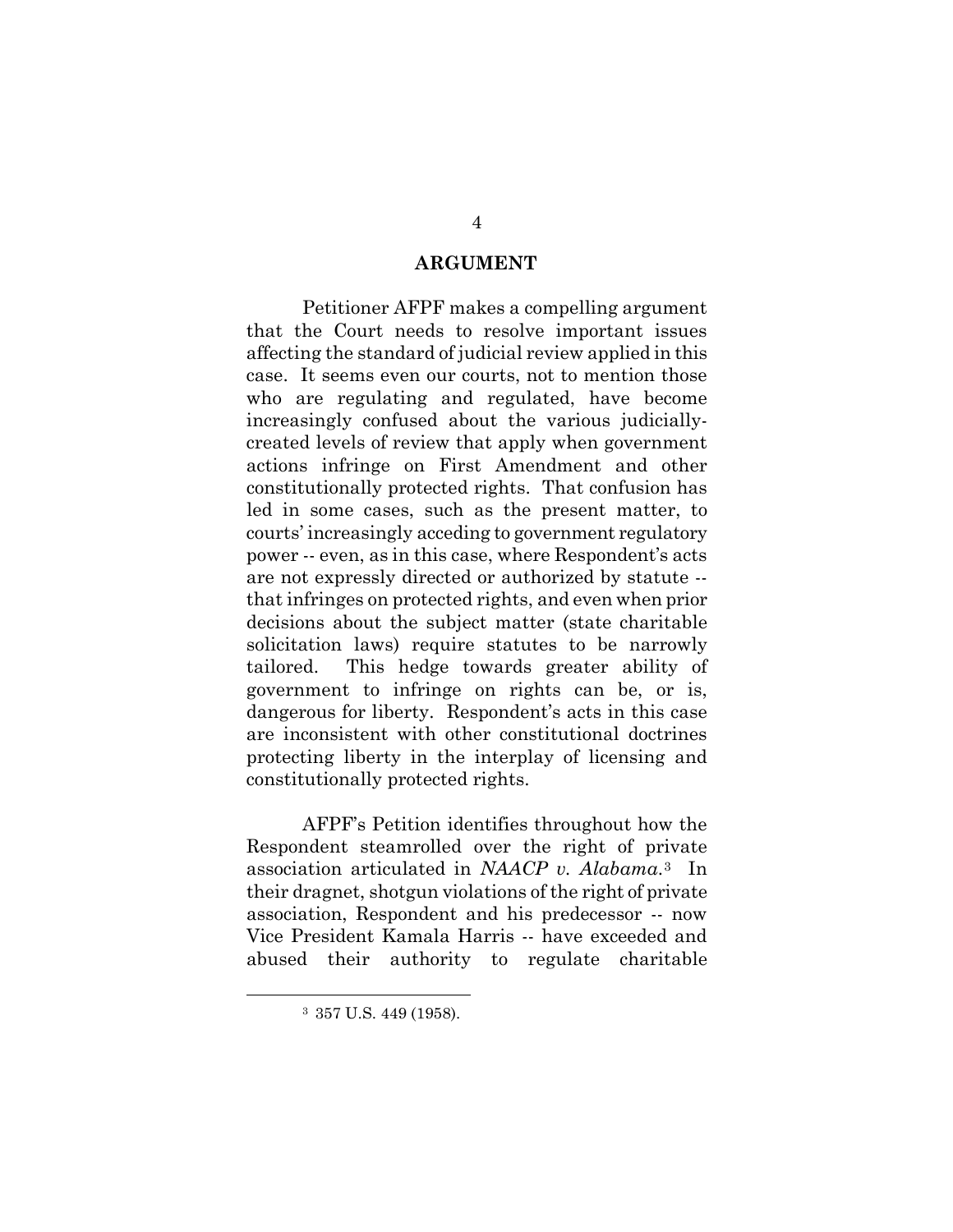solicitations in their capacities as head of the California Registry of Charitable Trusts. They have done so by requiring tax-exempt organizations seeking licenses to solicit contributions in California to, as a precondition of obtaining such licenses, disclose the identity of donors named in the confidential Schedule B to Form 990 filed with the Internal Revenue Service. Petitioner rightly tells the court, "No California law or regulation expressly requires charities to file their Schedule Bs with the California Attorney General" to obtain such licenses or to annually renew them. Pet. 6. Indeed, irrespective of the source being Schedule B, no California law requires registrants to disclose their donors to the Attorney General as a precondition to obtain licenses to solicit charitable contributions. Respondent's acts are therefore *ultra vires*. Inherently adding to the intimidating and chilling nature of his unconstitutional acts is that Respondent's position as Attorney General is as a politically elected official who has the power to investigate and prosecute in areas and matters far beyond fraud in the conduct of charitable solicitations and application of funds for charitable purposes.[4](#page-10-0) Particularly because the causes of nonprofit organizations registering with Respondent may be ideologically critical of, or adverse to, his own political leanings, policies, and ambitions, donors rightfully may feel compromised through exposure of what is private and innocent association.

<span id="page-10-0"></span><sup>4 &</sup>quot;The Attorney General has charge, as attorney, of all legal matters in which the State is interested, except the business of The Regents of the University of California and of such other boards or officers as are by law authorized to employ attorneys." Cal. Gov't Code § 12511.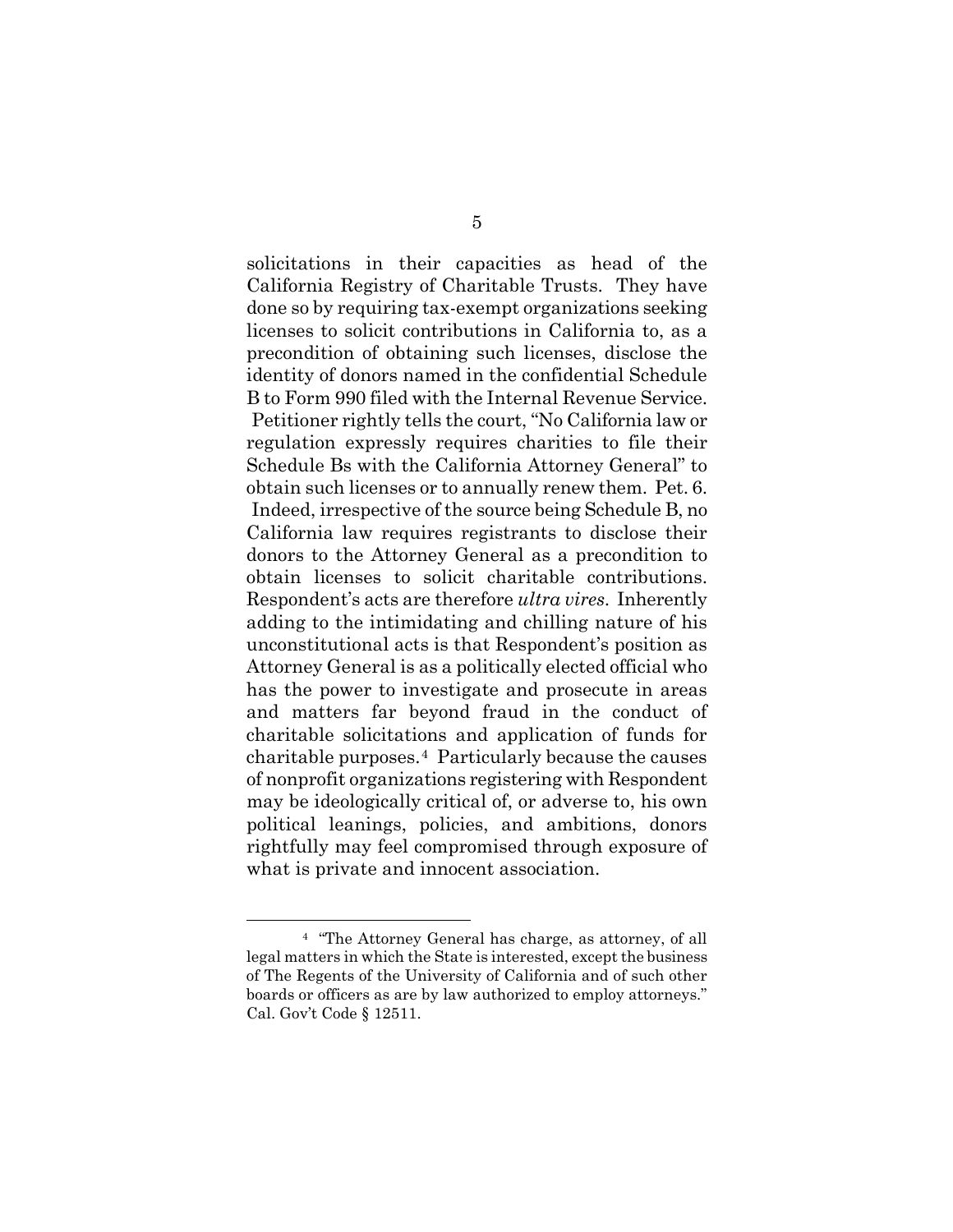To justify his shotgun trespasses on the right of private association – extortionately using a licensing requirement (Cal. Gov't Code § 12585) that operates as a prior restraint on charitable solicitations protected by the First Amendment -- Respondent attempts to add to the existing unique justifications for regulating political candidate campaign committees -- which include the "historical role" of contributions in the corruption or the appearance of corruption in elections of public officials<sup>[5](#page-11-0)</sup>  $\cdot\cdot$  with a comparably unremarkable law enforcement rationale: "By identifying the donor, the amount of the contribution, and the type of donation received (cash or in-kind), [Schedule B] provides information *that can indicate* misappropriation or misuse of charitable funds *and can help state investigators determine* whether the organization and its donors are engaging in selfdealing." Sup. Brief for Respondent 3 (emphasis added). As explained below, prophylactic, imprecise regulation for charitable solicitation licensing purposes has been rejected by this Court.

Respondent's stated motive for indiscriminately and extortionately trespassing on the right of private association in a way that *can indicate* need for law enforcement, *and can help state investigators*, may appear pure and honorable. However, law enforcement would always be so much easier for Respondent and

<span id="page-11-0"></span><sup>5</sup>*See FEC v. Massachusetts Citizens for Life, Inc.*, 479 U.S. 238, 260 (1986), "In light of the historical role of contributions in the corruption of the electoral process, the need for a broad prophylactic rule was thus sufficient … to support a limitation on the ability of a committee to raise money for direct contributions to candidates."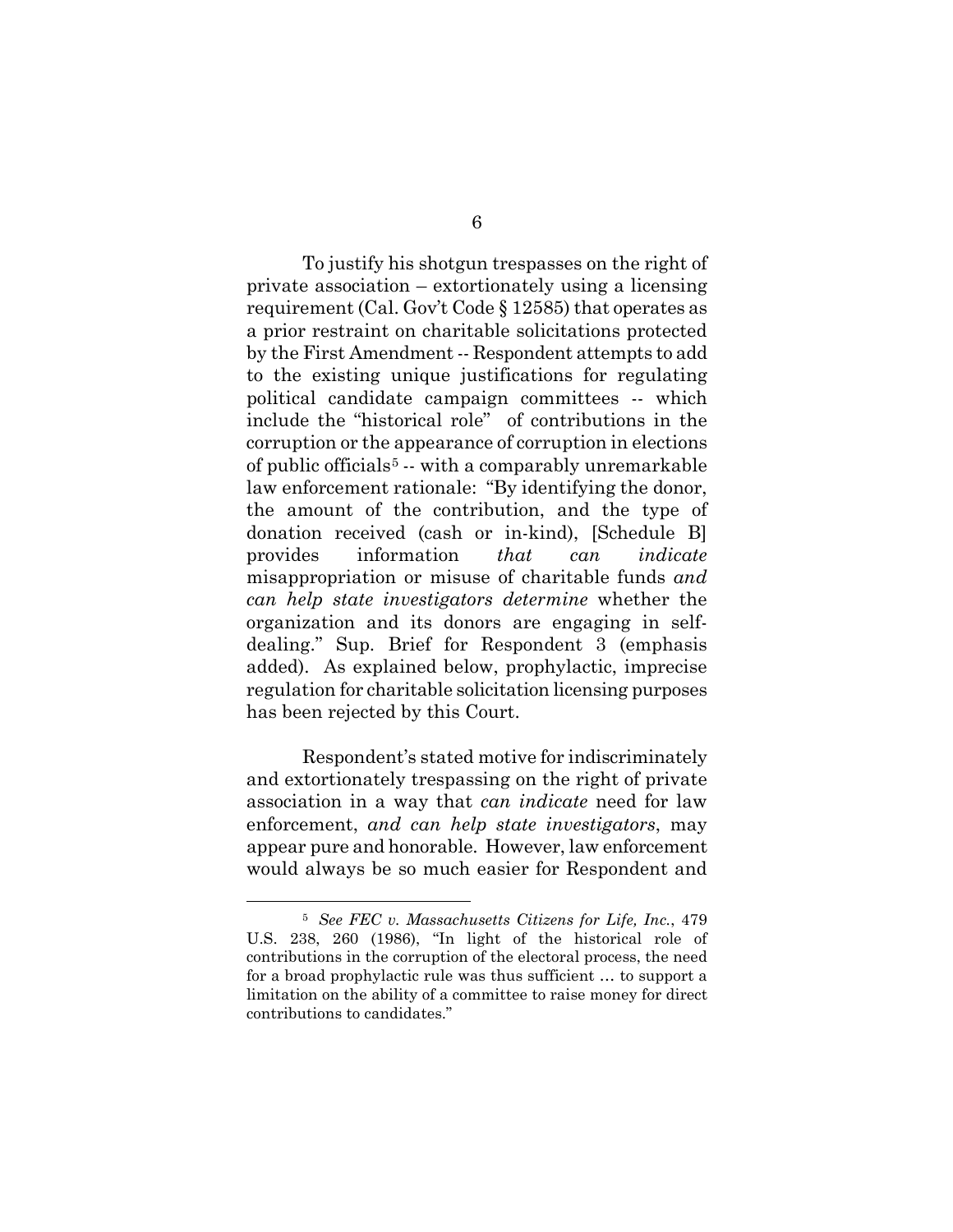other government officials when violating our fundamental and paramount law, the Constitution, and if Americans were to abandon many of their civil liberties, particularly those protecting privacy and private association.

Respondent would also have the Court focus on the perils to the right of private association only in cases of leaked public disclosure of Schedule B (which leaks already comes with potential civil and criminal penalties under federal law described herein below) instead of the inherent dangers of other abuses caused by the politics, ideology, policy goals, and power of government officials themselves that may be "weaponized." *See, e.g.*, Eric Swalwell, *President Trump Has Weaponized the Justice Department*, Newsweek.com, May 11, 2020,

[https://www.newsweek.com/president-trump-has-](https://www.newsweek.com/president-trump-has-weaponized-justice-department-opinion-1503193)

[weaponized-justice-department-opinion-1503193](https://www.newsweek.com/president-trump-has-weaponized-justice-department-opinion-1503193) (last visited Feb. 22, 2021); Ilya Shapiro and Randal John Meyer, *Obama's Weaponized Justice Department*, Cato.org, Oct. 30, 2015,

[https://www.cato.org/commentary/obamas-weaponized](https://www.cato.org/commentary/obamas-weaponized-justice-department)[justice-department](https://www.cato.org/commentary/obamas-weaponized-justice-department) (last visited Feb. 22, 2021).

Your *amicus* American Target has experience about which it may aid the Court, that helps explain why Respondent's law enforcement scheme is constitutionally unreasonable in key respects reminiscent of general warrants. American Target's founder and chairman Richard Viguerie[6](#page-12-0) first

<span id="page-12-0"></span><sup>6</sup> Mr. Viguerie was the 1972 recipient of the Direct Marketing Association of Washington Hall of Leaders Award,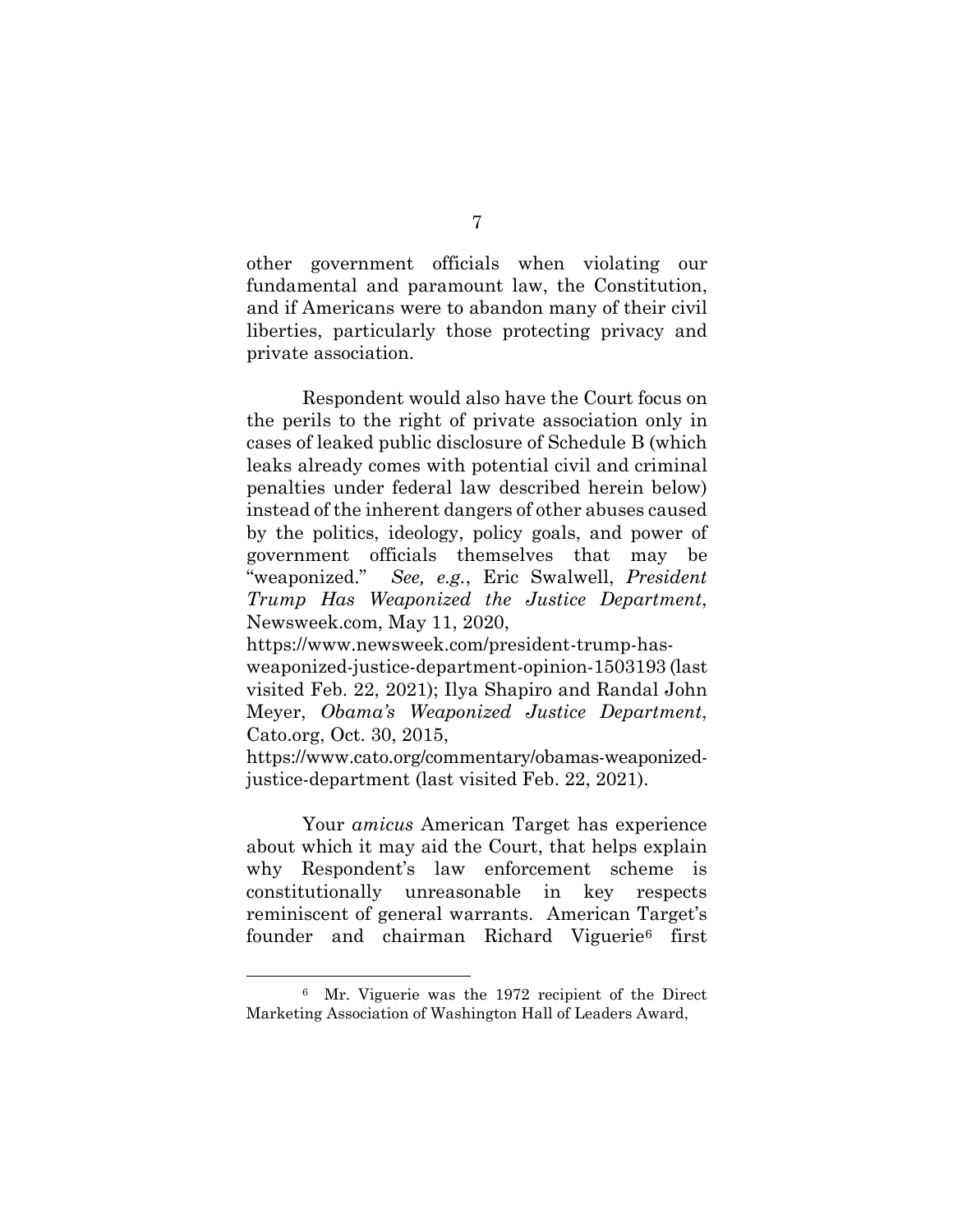pioneered political and cause-related direct mail in the 1960s and 1970s. His methods have been copied and replicated by many nonprofit organizations, including charitable, ideological, and political. Using targeted direct mail that initially seeks donations far less than the Schedule B threshold, organizations are able to make first direct contacts with prospective donors and supporters. Those first contacts, if written well, introduce an organization to potential supporters, and describe the organization's mission in ways that hopefully make the mail recipients wish to become donors or even nonfinancial supporters. Those who respond to direct mail receive subsequent communications to further bond the supporters with the organization or cause. These communications may be interactive, asking supporters to complete surveys or take other actions consistent with the mission of the organization. Executives or other personnel of those organizations will often then try to develop deeper, more personal relationships between themselves, the organization, and the donors, and may succeed to the point that the supporters cross the Schedule B threshold with larger donations, gifts, and bequests.

https://www.dmaw.org/hall-of-leaders/ (last visited Feb. 22, 2021), is a member of the American Association Political Consultants Hall of Fame, https://theaapc.org/richard-a-viguerie/ (last visited Feb. 22, 2021), and in 2000 both he and his liberal colleague Roger Craver were awarded The Sisk Award for Direct Marketing Vision by the Direct Marketing Association of Washington Educational Foundation, https://www.dmawef.org/Awards/Awards/Sisk.html (last visited Feb. 22, 2021).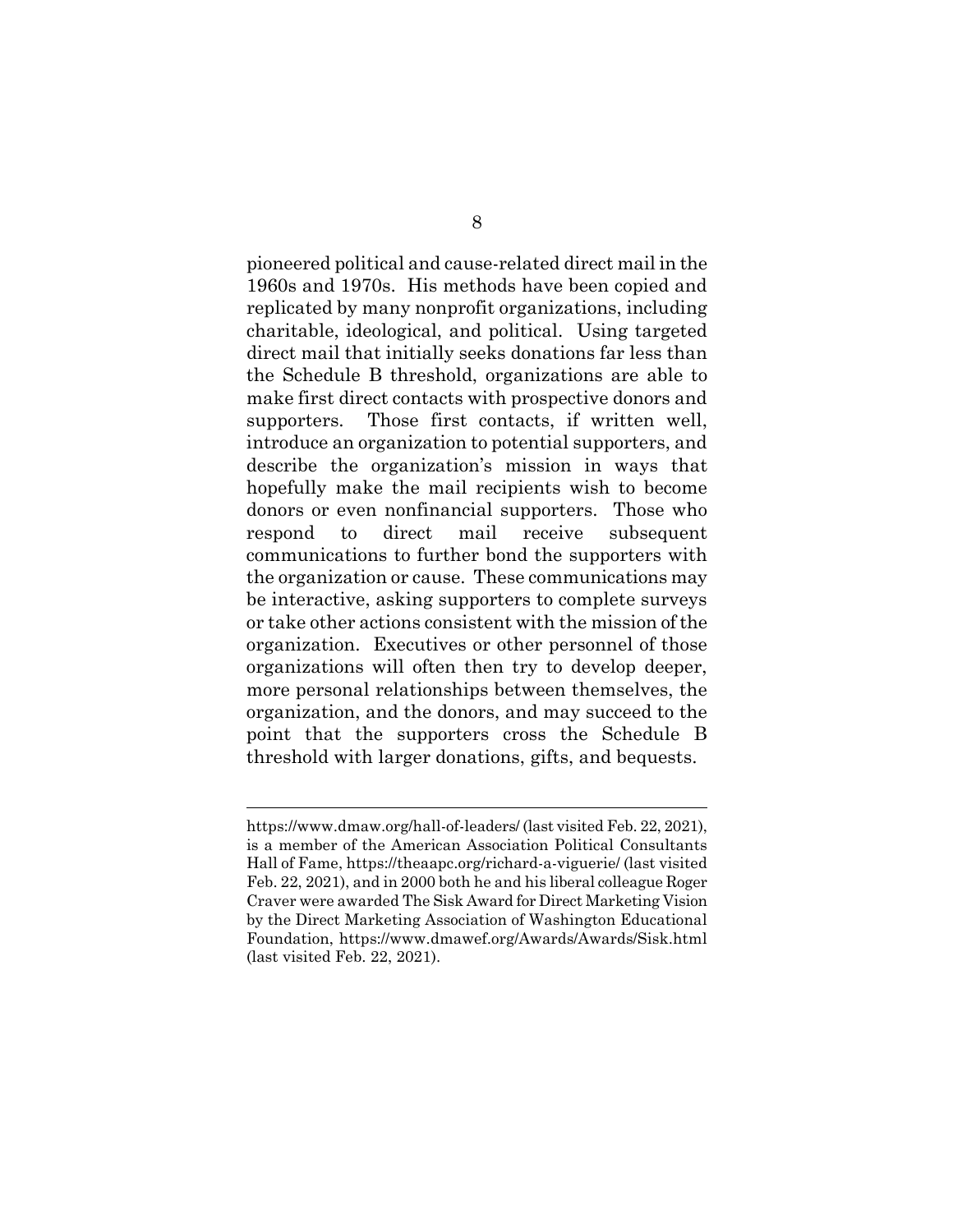As explained below, Respondent and other state charitable solicitation officials may obtain Schedule B information from the Internal Revenue Service on a case-by-case basis. State charitable solicitation officials must comply with confidentiality protocols established under federal law. Instead, Respondent uses his licensing authority to coerce nonprofit registrants to relinquish rights of private association as a condition to exercising the constitutionally protected right to solicit donations. That's extortionate.

By his own justifications to this Court, Respondent uses his extortionate prior restraint to allegedly search or surveil for evidence of *misappropriation or misuse of charitable funds, or donors engaging in self-dealing*, but in ways akin to a general warrant's search without individualized, particularized, or reasonable cause or suspicion.[7](#page-14-0) His

<span id="page-14-0"></span><sup>7</sup> The bases of individualized suspicion required for searches are centuries old. From the transcribed testimony of Recorder of London Eyre in *Wilkes v. Woods*:

He then observed that the present cause chiefly turned upon the general question, whether a secretary of state has a power to force persons' houses, break open their locks, seize their papers, &c. upon a bare suspicion of a libel by a general warrant, without name of the person charged . . . Nothing can be more unjust in itself, than that the proof of a man's guilt shall be extracted from his own bosom. No legal authority, in the present case, to justify the action. No precedents, no legal determinations, not an act of parliament itself, is sufficient to warrant any proceeding contrary to the spirit of the constitution.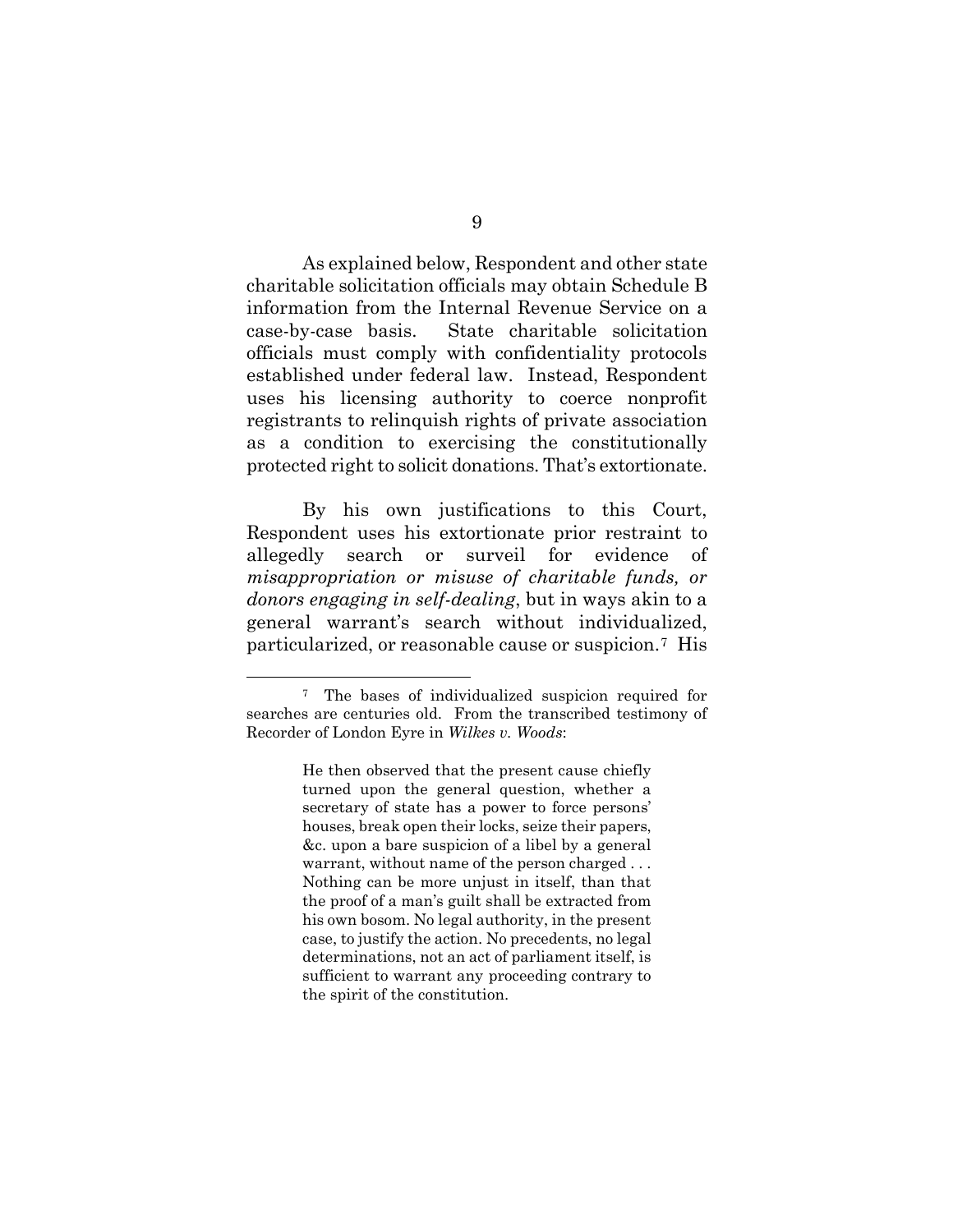methods hopscotch over any Fourth Amendment protections for his targets. And, as pernicious as Alabama Attorney General Patterson's objectives against the NAACP were in the 1950s, at least Patterson used a subpoena, giving the NAACP an opportunity to object and have their objections heard before an independent judge before being ultimately compelled (or not, as the case turned out) to hand over its list of supporters.

Respondent's violations of the right of private association harm the rights of every charity attempting to register, and every donor listed on their Schedule Bs. It's brilliantly extortionate, depriving organizations that do not wish to comply with such demands from exercising rights to communicate using charitable appeals, and thereby cutting off donations to finance their programs.

The following passage from Respondent's Supplemental Brief responding to the invitation brief of the United States actually highlights his disregard the right of private association:

This Court's decisions addressing demands for membership information from the *NAACP* involved circumstances quite different from this one. See U.S. Br. 21-22. In those cases, government officials demanded disclosure of the organization's rank-and-file members at the height of the civil rights movement—in some cases, for disclosure to the public—in the

*Wilkes v. Wood*, 19 How St. Tr. 1153, 1154-55 (C.P.) (1763).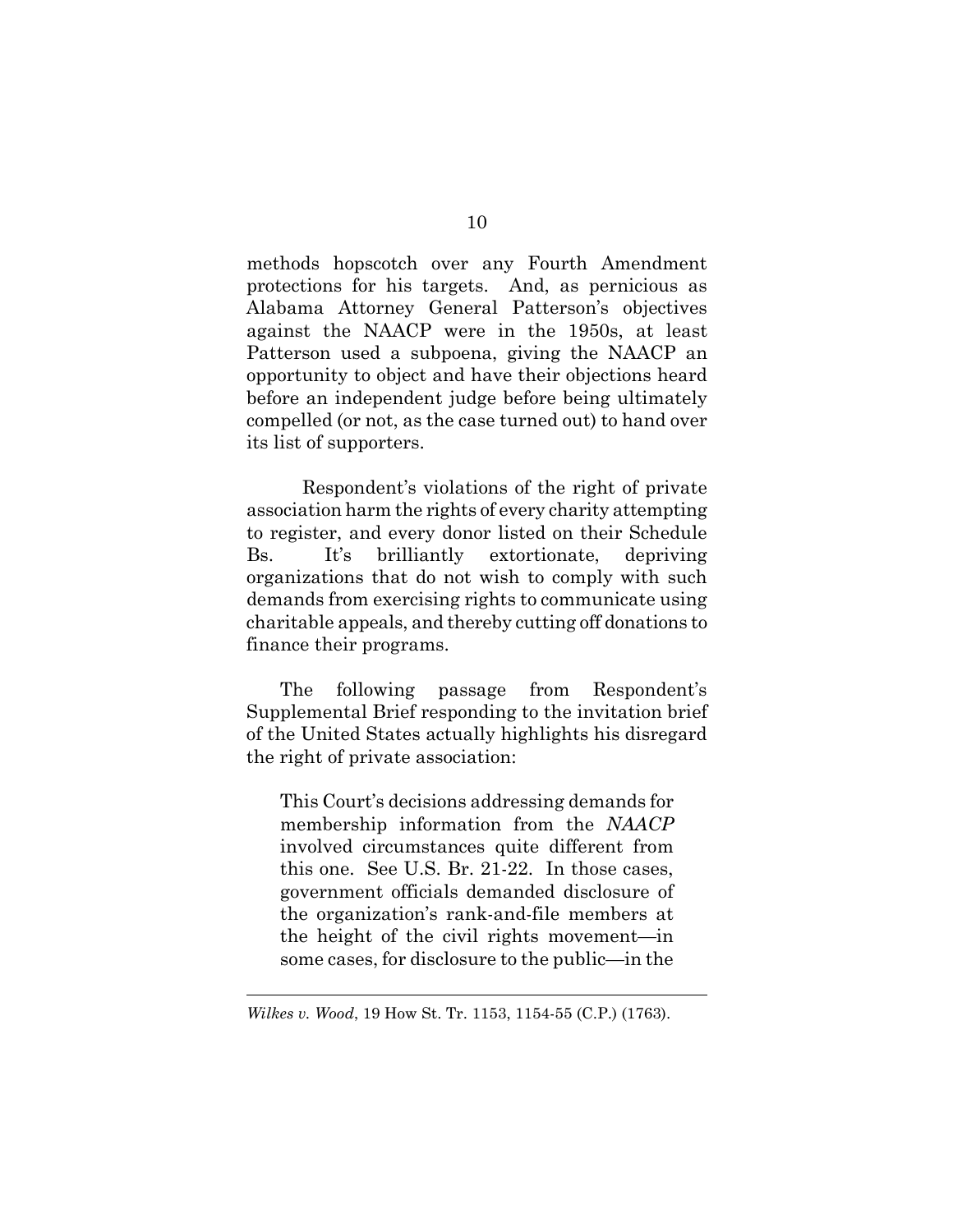face of uncontroverted evidence that revelation of members' identities would lead to violence and other reprisals. *See NAACP v. Alabama ex rel. Patterson*, 357 U.S. 449 (1958); *Bates v. City of Little Rock*, 361 U.S. 516 (1960). In view of the historical context, it is no surprise that those disclosure demands had nothing at all to do with the governments' purported regulatory interests. Such sweeping and pretextual demands for membership lists are not analogous to a state (or federal) requirement that entities enjoying tax-exempt status provide regulators with limited information about their major donors on a confidential basis, to advance compelling law enforcement and regulatory interests.

#### Supplemental Brief for Respondent (Dec. 9, 2020) at 3.

Putting aside the question not at issue in this case of whether collection of Schedule B information by the IRS is itself a violation of the right of private association, Respondent's arguments nevertheless fail to acknowledge the critical distinction that his status as a politically elected official, with broad powers (including prosecution) and reach under Title 2, Div. 3, Part 2, Ch. 6 of the California Code<sup>8</sup> legislatively establishing his powers, are incompatible with powers and authorities of the IRS for tax collection. Unlike the IRS, which must engage the separated United

<span id="page-16-0"></span><sup>8</sup> https://law.justia.com/codes/california/2018/codegov/title-2/division-3/part-2/chapter 6/article-2/ (last visited Feb. 21, 2021).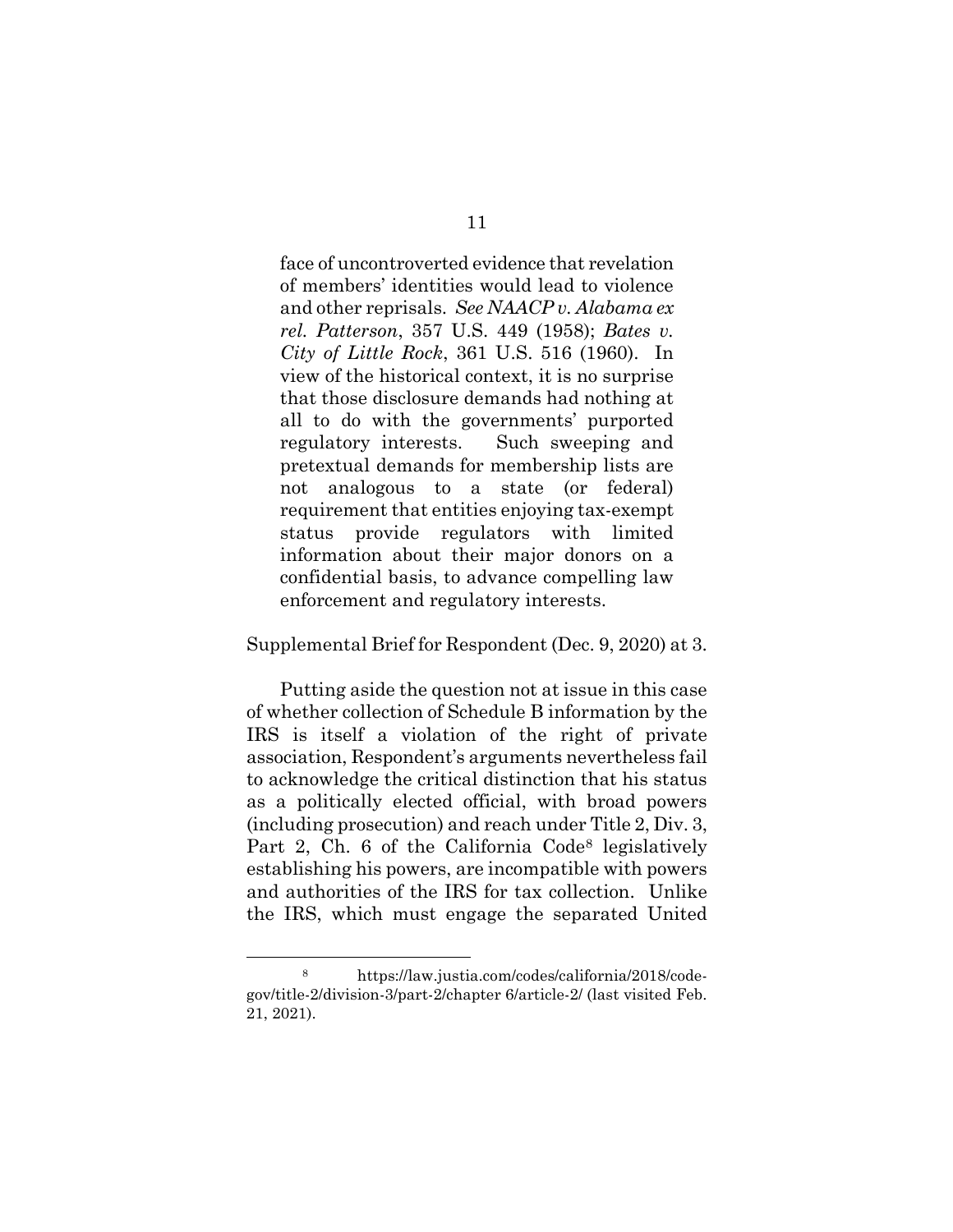States Department of Justice to bring enforcement actions in court -- thereby creating somewhat of a wall of objectivity -- Respondent heads his state's Department of Justice. His shotgun collection of donor information gives him surveillance into the major donors who privately associate with organizations that may be critical of Respondent's or California's public policies. That his trespasses against the right of private association may be *fewer* in number *per organization* than what the NAACP faced certainly does not cure Respondent's constitutional violations. Respondent's scheme allows him to create an "enemies list" that, regardless of whether or not it is leaked to the public, allow for targeting of politically motivated investigations (or not investigating allies even when there is cause), and more mischief.

I. RESPONDENT'S DRAGNET SCHEME VIOLATES THE REQUIREMENT THAT CHARITABLE SOLICITATION REGULATION BE NARROWLY TAILORED

This court has repeatedly affirmed charitable solicitations are protected by the First Amendment,<sup>[9](#page-17-0)</sup>

<span id="page-17-0"></span><sup>9</sup> Four times since 1980 this Court has needed to rebuff the over-aggressiveness of state charitable solicitation licensing regulation to protect the vital First Amendment interests of charitable speech and publication. "Regulation of a solicitation must be undertaken with due regard for the reality that solicitation is characteristically intertwined with informative and perhaps persuasive speech \* \* \* and for the reality that, without solicitation, the flow of such information and advocacy would likely cease." *Riley v. National Federation of the Blind*, 487 U.S. 781, 802 (1988), citing *Schaumburg v. Citizens for Better Environment*, 444 U.S. 620, 632 (1980), *Secretary of State v.*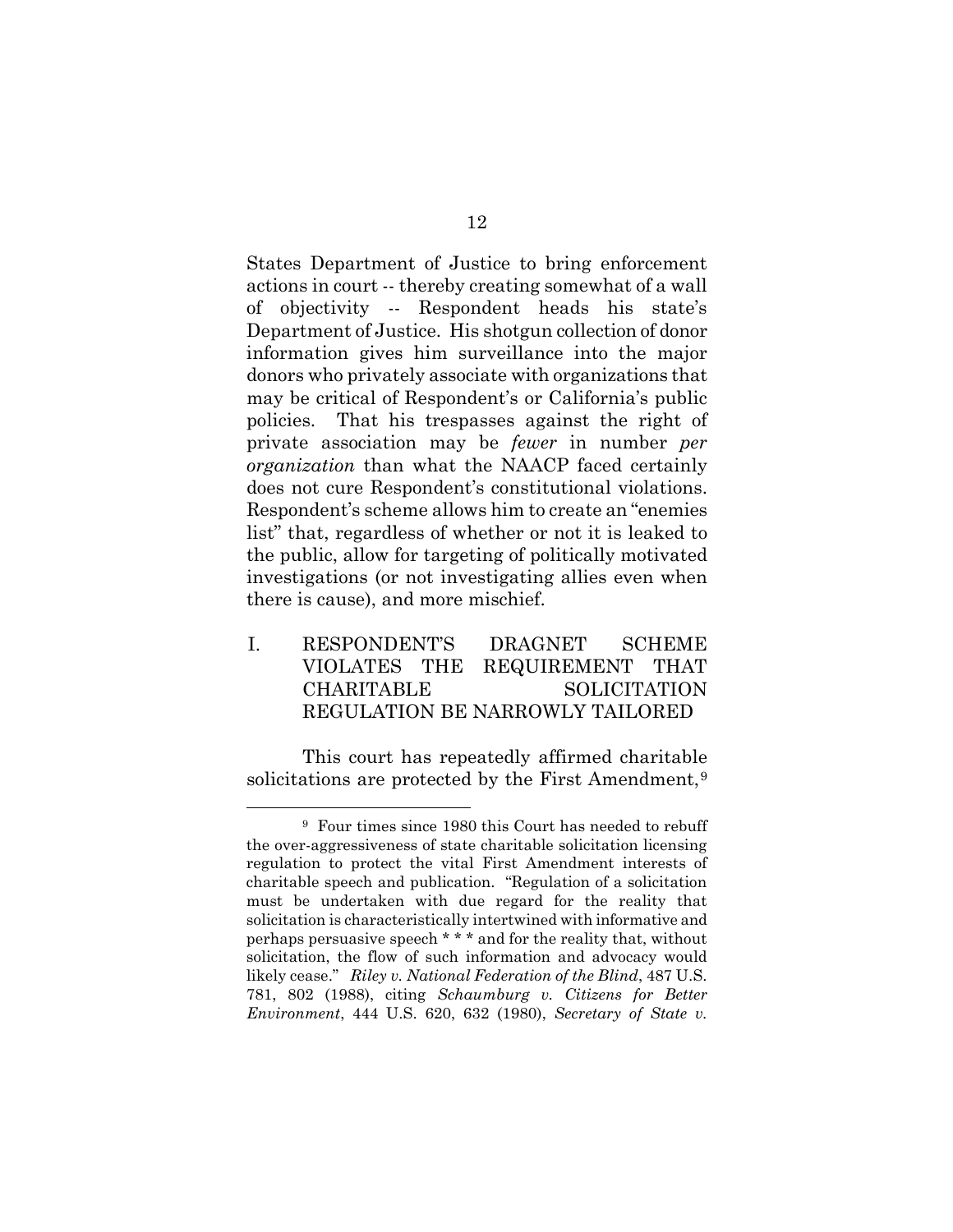and not just as commercial speech: "[C]haritable solicitations 'involve a variety of speech interests . . . that are within the protection of the First Amendment, and therefore have not been dealt with as 'purely commercial speech.'" *Riley v. National Federation of the Blind*, 487 U.S. 781, 789 (1988). *Riley* is consistent with prior decisions that rejected regulation of charitable solicitations that is not "narrowly tailored" (id. at 798), rejecting the "prophylactic, imprecise, and unduly burdensome rule the State [had] adopted." Id. at 800.

California law requires that charities annually register and become licensed with the Registry of Charitable Trusts within the office of the Attorney General before -- and as a condition of -- soliciting donations from Californians. Petition 5, citing Cal Code Regs., tit 11, § 301. Respondent's dragnet, prophylactic, and imprecise regulation using demands for the names and addresses of certain donors to charitable organizations that register to solicit contributions -- regardless of innocence or lack thereof -- are by nature and reason the opposite of narrowly tailored regulation. "Broad prophylactic rules in the area of free expression are suspect. Precision of regulation must be the touchstone in an area so closely touching our most precious freedoms." *Riley*, 487 U.S. at 800, citing *NAACP v. Button*, 371 U.S. 415, 438 (1963).

*Munson*, 467 U.S. 947, 959 - 960 (1984). *See also*, *Illinois ex rel. Madigan v. Telemarketing Associates, Inc.*, 538 U.S. 600 (2003).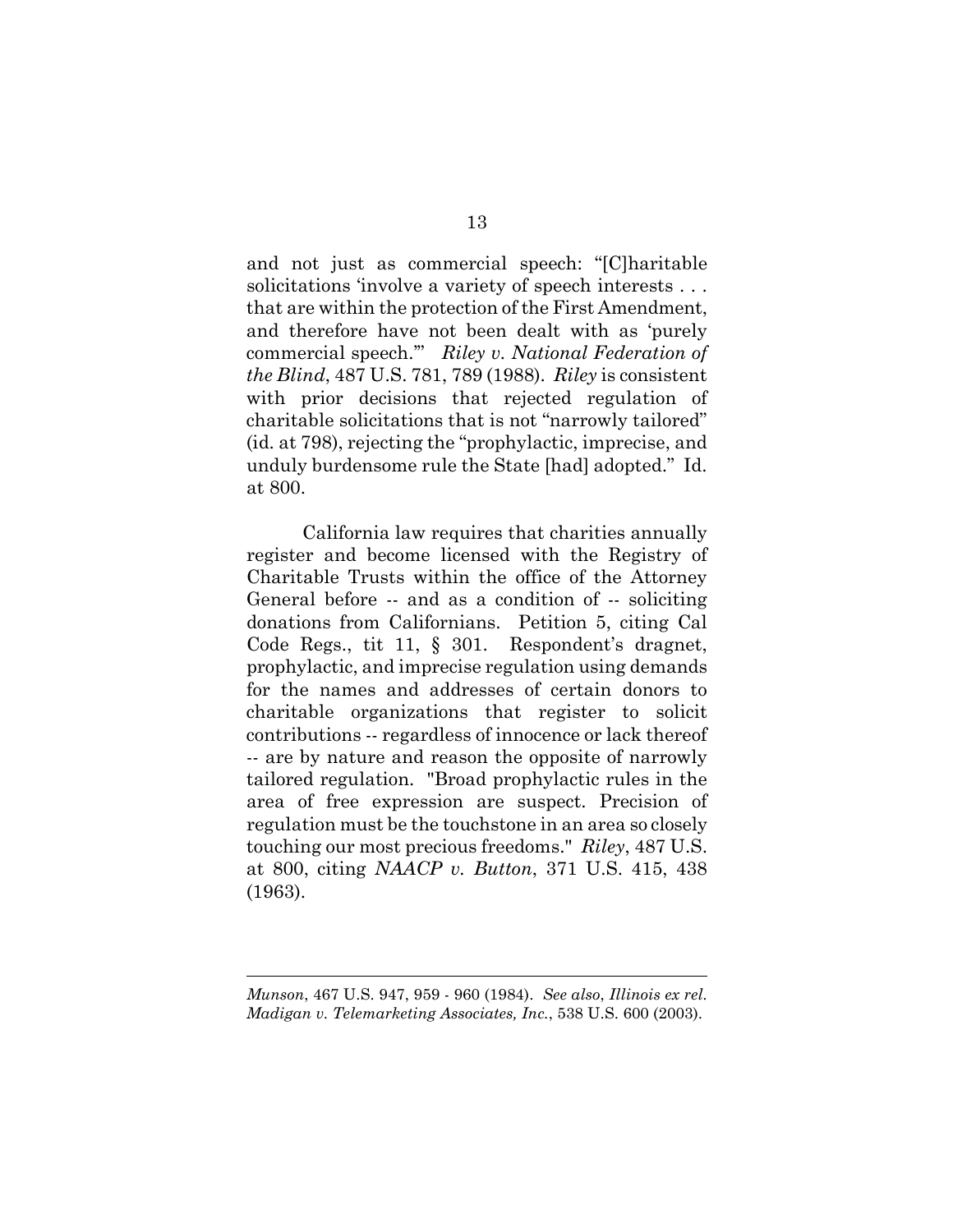Compounding the unlawfulness, such demands are acts of pure discretion by the Respondent in the licensing process, since they are not required by California law, as noted above. Discretion in the context of licensing where First Amendment rights are affected is dangerous and may be unconstitutional. ("At the root of this long line of precedent is the timetested knowledge that in the area of free expression a licensing statute placing unbridled discretion in the hands of a government official or agency constitutes a prior restraint and may result in censorship." *Lakewood v. Plain Dealer Publishing Co.*, 486 U.S. 750, 757 (1988); "Only standards limiting the licensor's discretion will eliminate this danger by adding an element of certainty fatal to self-censorship." Id. at 758. While Petitioner shows no examples of viewpoint discrimination by Respondent in the licensing process itself, First Amendment rights are nevertheless directly harmed by this discretionary act in California's prior restraint licensing process.[10](#page-19-0) Private association with causes that may be ideologically, religiously, or politically at odds with the Attorney General and those employees of his office who have access to Schedule B donor information, is thereby inherently placed at risk and chilled.

<span id="page-19-0"></span><sup>10 &</sup>quot;Prior restraints on speech and publication are the most serious and the least tolerable infringement on First Amendment rights." *Nebraska Press Assn. v. Stuart*, 427 U.S. 539, 559 (1976). "A system of prior restraint on expression comes to this Court bearing a heavy presumption against its constitutional validity." *Carroll v. Princess Anne*, 393 U. S. 175, 181 (1968); citing *Bantam Books v. Sullivan*, 372 U. S. 58 (1963); *Freedman v. Maryland*, 380 U. S. 51 (1965).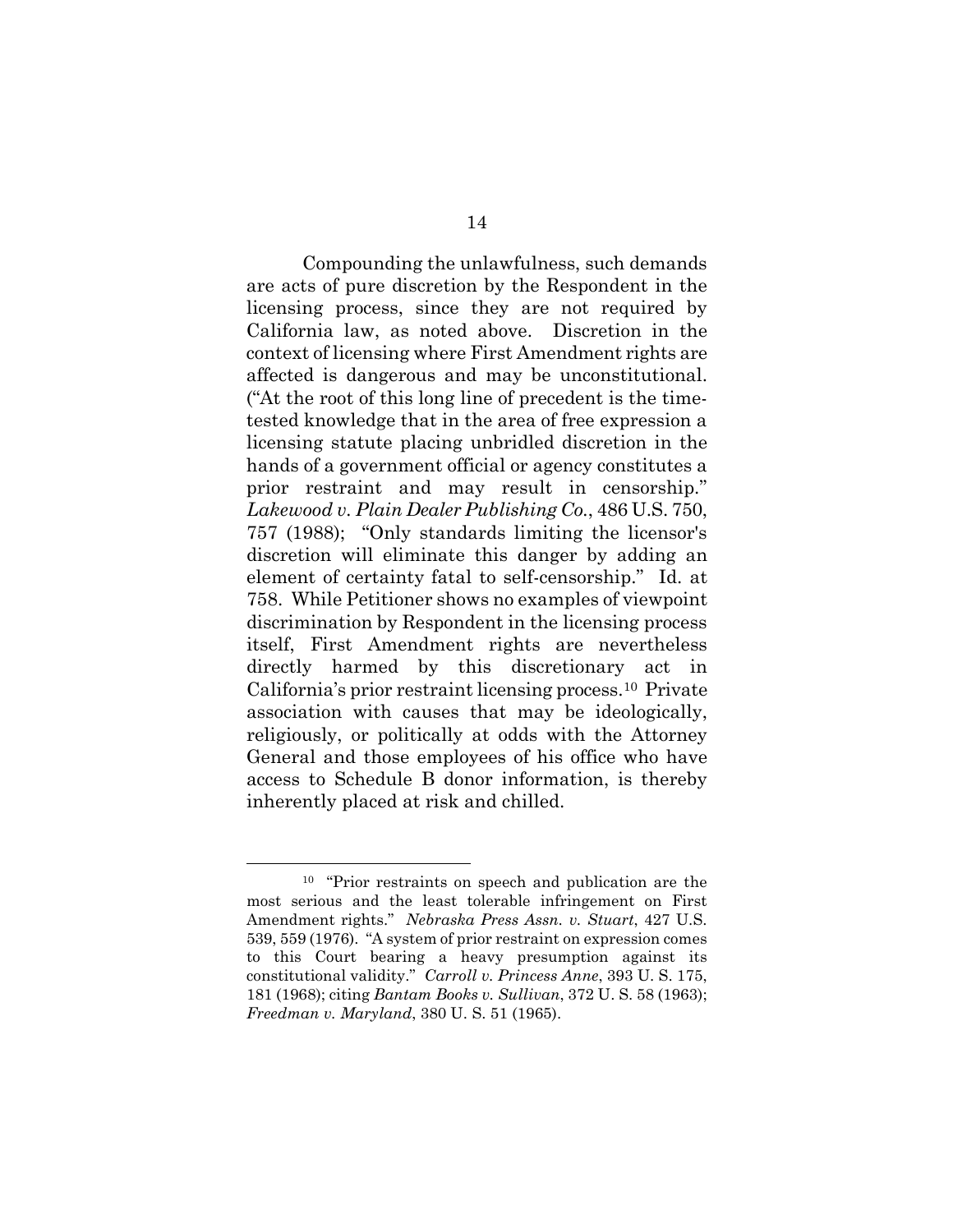As AFPF explains, "[a]ctual, potential, and even perceived donors report that they have been singled out for audits and investigations by government officials as a result of their donations (real or perceived)." AFPF Pet. at 13. One harm, therefore, is exposure of innocent association in what unfortunately can be a nasty, duplicitous, ambitious, and sometimes violent political world. Innocent anonymity and the right of private association free from the government's prying and sometimes politically, religiously, or other cause-related biased eyes is lost through Respondent's acts.

II. RESPONDENT'S ACTS CREATE AN UNCONSTITUTIONAL CONDITION ON OBTAINING A LICENSE TO ENGAGE IN FIRST AMENDMENT RIGHTS

Besides not being a narrowly tailored regulation of charitable solicitation, Respondent's dragnet demands for donor information in the annual registration process are an extortionate condition placed on registrants' obtaining a "prior restraint" license to engage in the First Amendment right of soliciting contributions. The Ninth Circuit did not give adequate consideration to the heavy presumption against prior restraint as a starting point in its analysis of Respondent's acts. Indeed, Respondent's unlawful scheme to violate the right of private association is quite cleverly extortionate, because it is solicitations by tax-exempt organizations resulting in donations that initially create the private association with supporters of the cause. The first precedes the second. It is a maxim of fundraising that there is only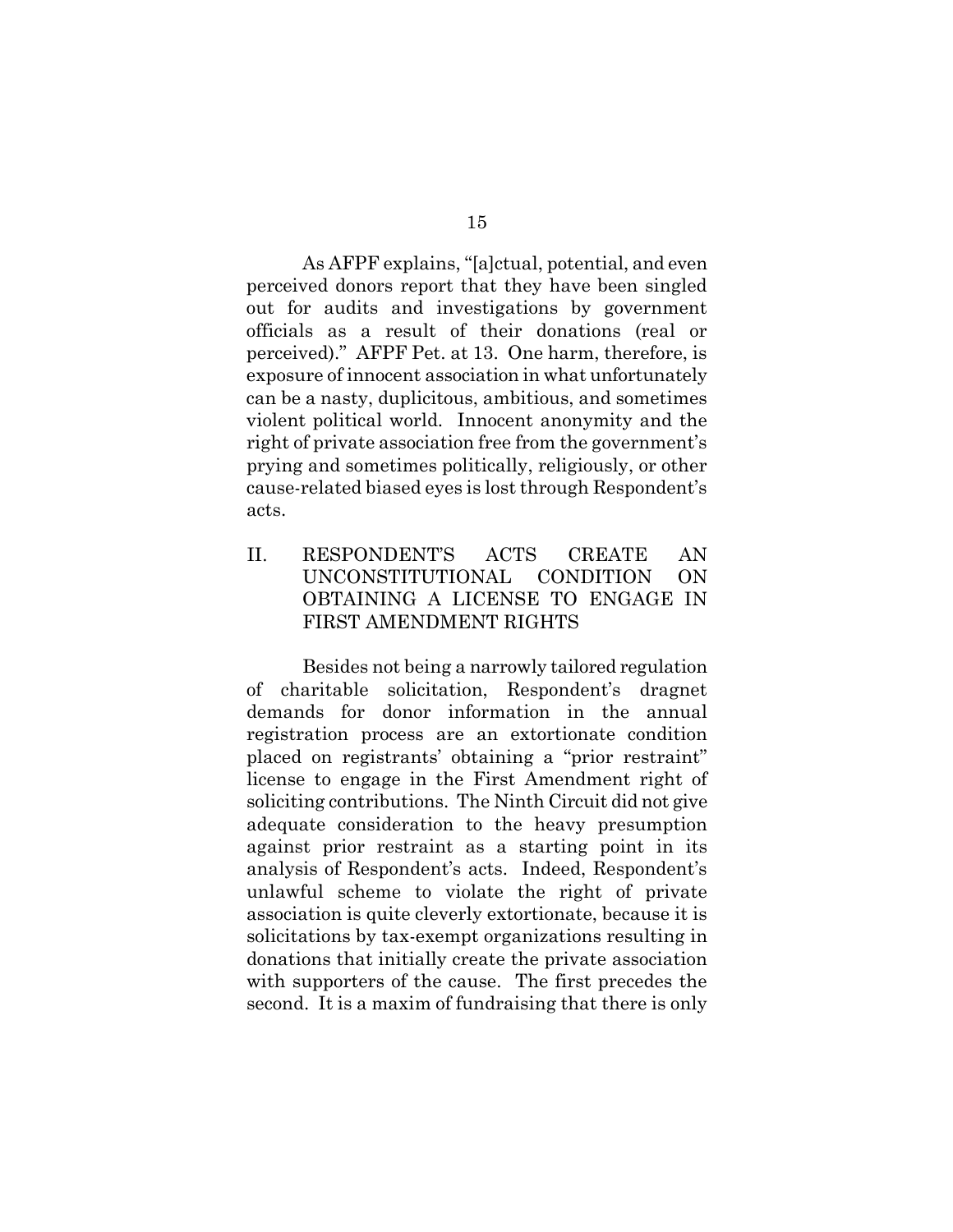one way to obtain a donation: ask. Therefore, the extortionate condition is a chicken-and-egg situation whereby registrants must forego rights of private association in order to engage in rights of charitable solicitation -- or be censored from asking for donations at all.

Respondent therefore violates multiple rights using the legally coerced, prior restraint need to obtain an annual license to solicit donations. It is extortionate because Respondent knows that without that license, tax-exempt organizations may not legally engage in the First Amendment right to make appeals that are the genesis of the right of private association being violated by Respondent. Organizations refusing to violate the right of private association with their donors by failing to file Schedule B with Respondent would be denied licenses to solicit contributions. Therefore, Respondent's demands interpose an unconstitutional condition to obtain such licenses to engage in constitutionally protected rights. As stated in *Regan v. Taxation With Representation*, "[T]he government may not deny a benefit to a person because he exercises a constitutional right." 461 U.S. 540, 545 (1983), citing *Perry v. Sindermann*, 408 U. S. 593 (1972), which had articulated the principle:

> [E]ven though a person has no "right" to a valuable governmental benefit, and even though the government may deny him the benefit for any number of reasons, there are some reasons upon which the government may not rely. It may not deny a benefit to a person on a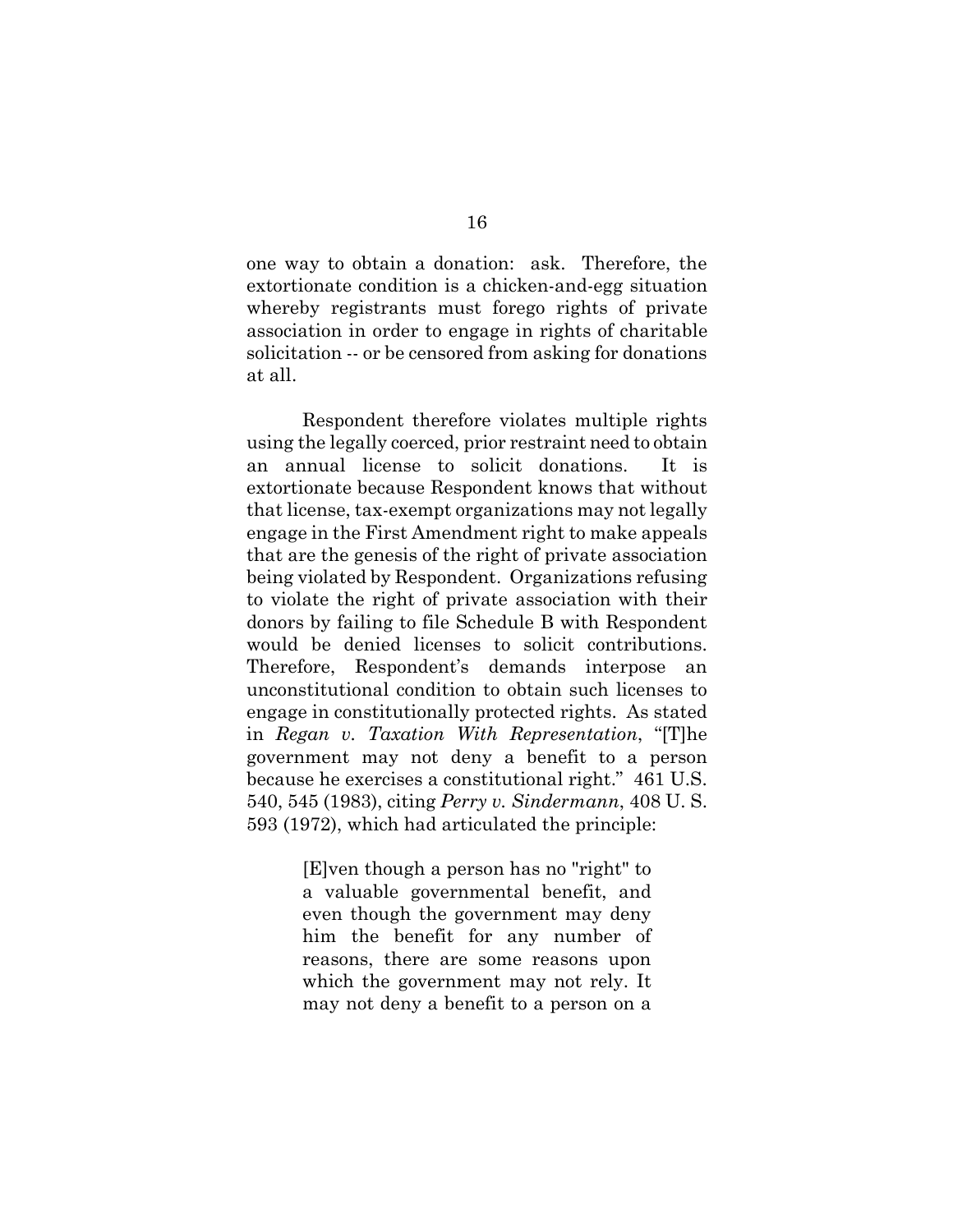basis that infringes his constitutionally protected interest, especially his interest in freedom of speech. For if the government could deny a benefit to a person because of his constitutionally protected speech or associations, his exercise of those freedoms would in effect be penalized and inhibited. This would allow the government to "produce a result which *fit* could not command directly." *Speiser v. Randall*, 357 U. S. 513, 357 … Such interference with constitutional rights is impermissible.

In further violation of the First Amendment, Respondent uses discretion in the licensing process to *create* an unconstitutional condition on the right of engaging in constitutionally protected charitable solicitations.

III. RESPONDENT'S ACTS VIOLATE CONSTITUTIONAL RIGHTS BY VIOLATING FEDERAL LAW PROTECTING CONFIDENTIAL TAX RETURN INFORMATION

Respondent's purported law enforcement objectives in obtaining and using Schedule B donor information may be achieved under the federal statutory regime that guards the confidentiality of tax return inform. The federal regime protects confidential tax return information, but authorizes the Secretary of the Treasury to make individualized disclosures to state officials -- as opposed to the mass,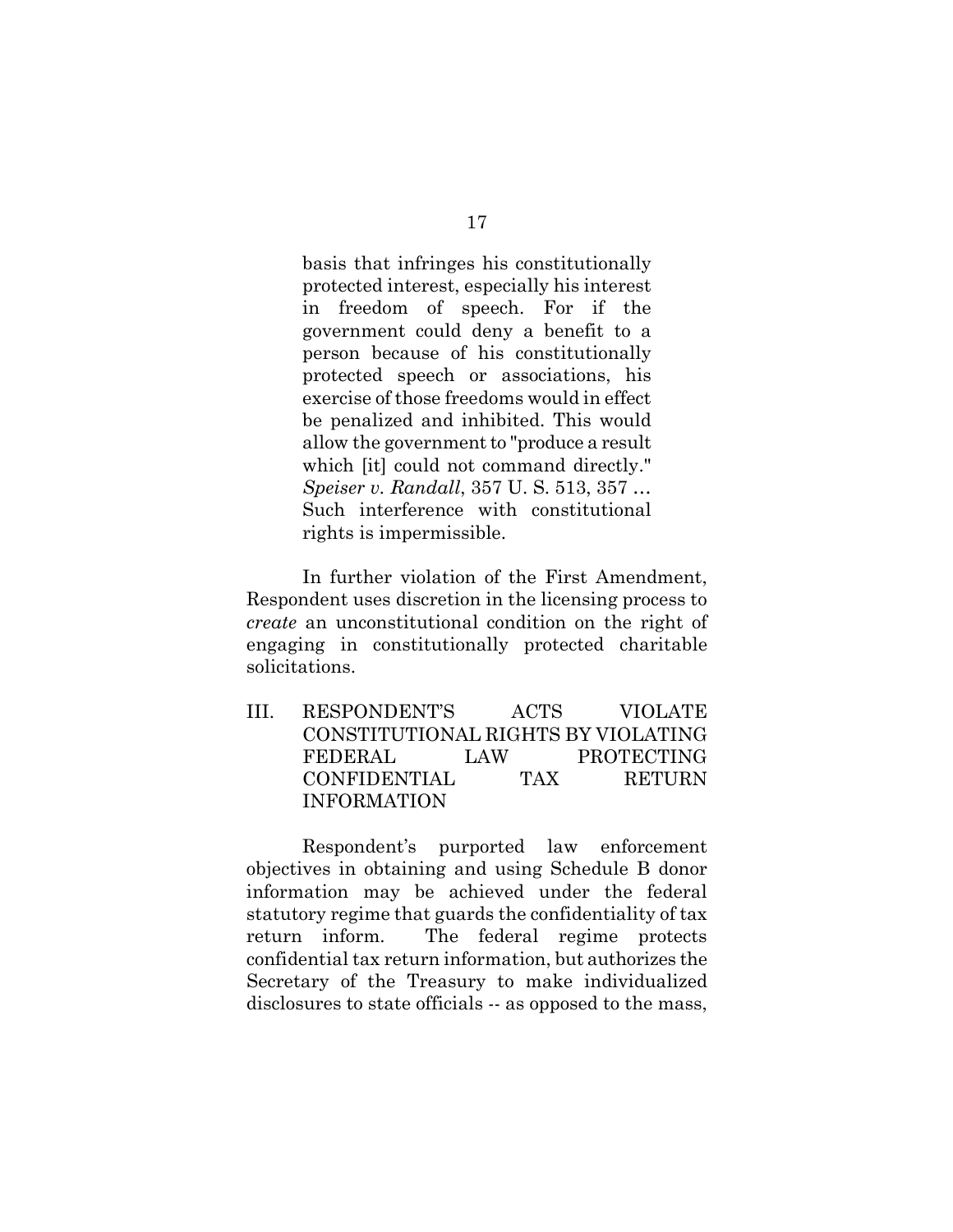untargeted, extortionate collection used by Respondent -- for specific law enforcement purposes.

The statutory tax information confidentiality regime begins with 26 U.S.C. § 6103. The general theme and core principles of this primary statute governing the regime are rather explicit and plain: "Returns and return information shall be confidential . . . *except as authorized by this title*." 26 U.S.C. § 6103(a) (emphasis added). The detailed statutory regime that follows this plain, overarching directive shows that it is ample and serious in its protection of confidential tax return information, complete with criminal and civil penalties for violations, found at 26 U.S.C. §§ 7213, 7213A, and 7431, which are addressed below. Yet this regime is also designed to provide structured, regulated, and tightly guarded access to tax return information when federal and state law enforcement needs, including inspection, must be fulfilled.

Because of the unique nature of tax-exempt organizations, this confidentiality regime includes some special rules found at 26 U.S.C § 6104 ("Publicity of information required from certain exempt organizations and certain trusts") for the tax information of tax-exempt organizations filed with the Internal Revenue Service.

The regime that is initiated at  $\S 6103(a)$  applies to "any return or return information obtained by [an official] in any manner in connection with his service," and includes certain information of tax-exempt organizations under § 6104: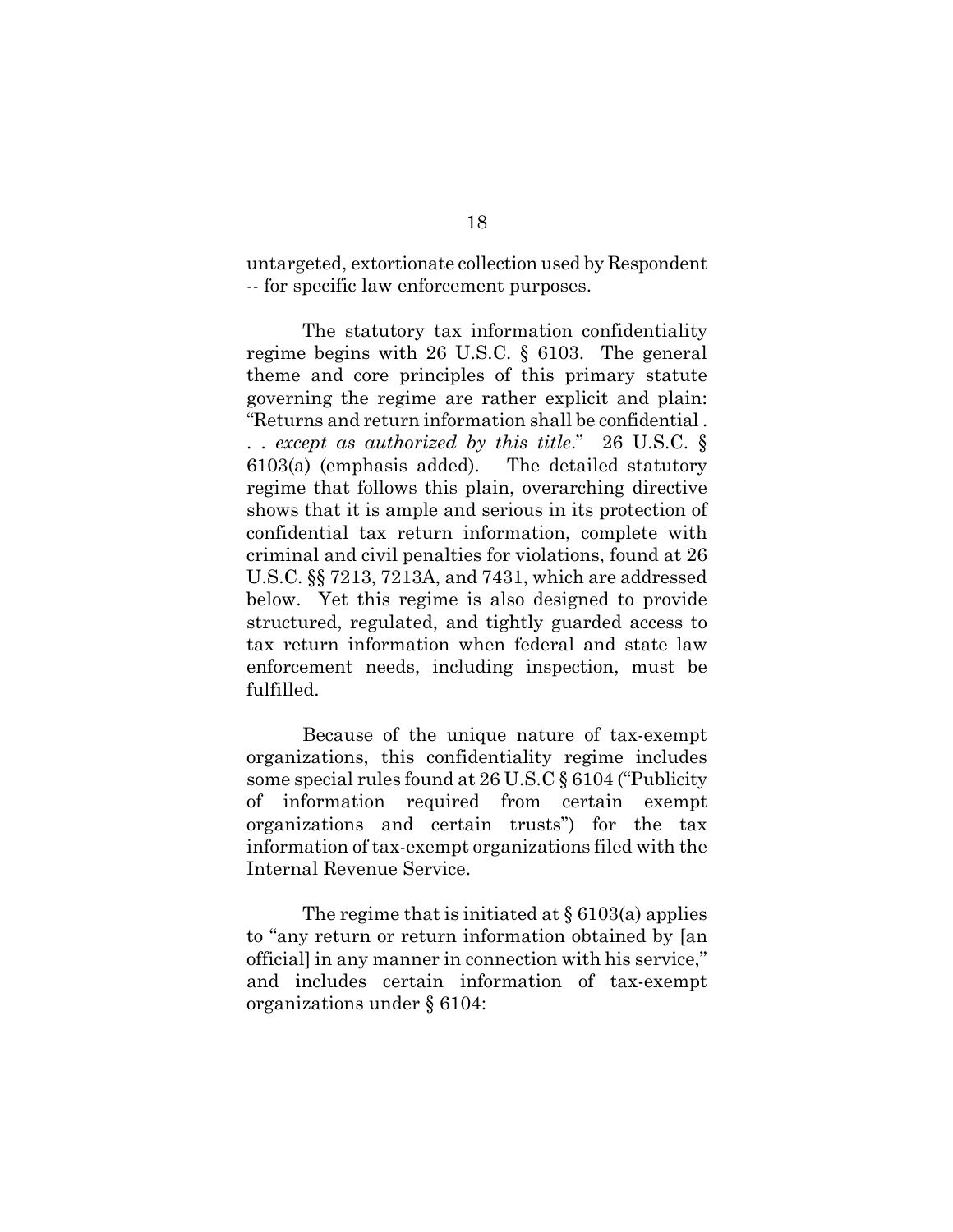[N]o officer or employee of any State, any local law enforcement agency receiving information under subsection  $(i)(1)(C)$  or (7)(A), any local child support enforcement agency, or any local agency administering a program listed in subsection  $(l)(7)(D)$  who has or had access to returns or return information under this section or section  $6104(c)$ ...

26 U.S.C. § 6103(a)(2). As explained in greater detail below, Schedule B donor information must be deemed confidential and subject to the confidentiality regime even under the special rules for greater disclosure of tax information returns, Form 990, filed with the Internal Revenue Service by tax-exempt organizations.

Having first established the overarching rule of confidentiality of tax information filed with the Internal Revenue Service as the starting point and general principle, Congress then identifies at § 6103(d) – (m) the federal and state law enforcement matters for which the Secretary of the Treasury may disclose to government officials -- i.e., provide access to - confidential tax information. This federal regime makes inherent sense because it (1) strictly guards confidential tax information, yet (2) authorizes state officials to obtain confidential tax information from the Internal Revenue Service (the Treasury Secretary's designee) when such information is needed for authorized, legitimate law enforcement purposes.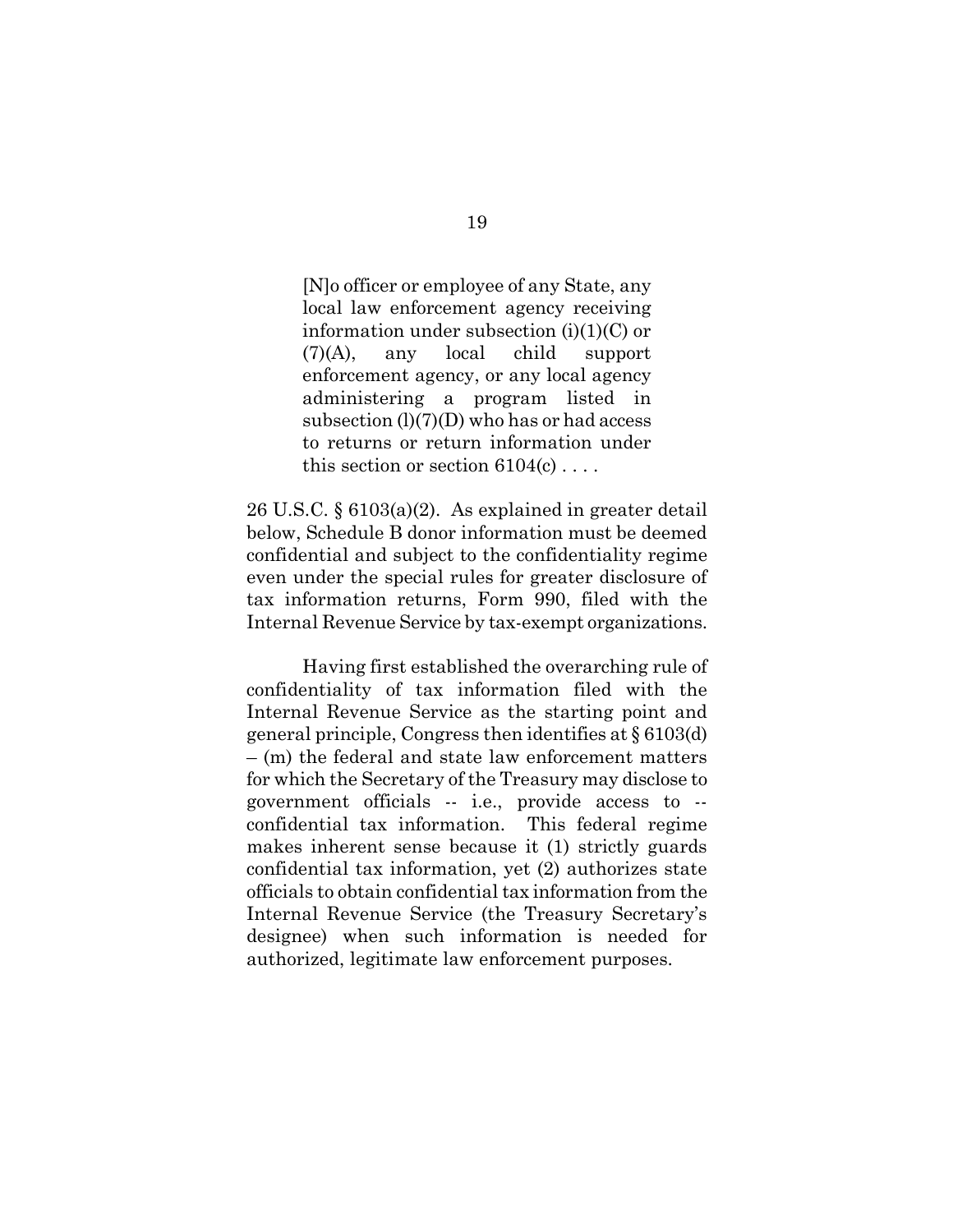In other words, the regime provides for controlled release to, and access by, government officials. Under the federal regime protecting the confidentiality of federal information, state licensing schemes are not identified as a method by which confidential tax information may be unilaterally or otherwise accessed by state officials. The rights Respondent has violated are intertwined with this federal statutory confidentiality regime protecting Schedule B donor information.

Respondent's demand that nonprofits file their Schedule Bs in the licensing process itself creates unlawful inspection or disclosure under the federal regime. "The term 'disclosure' means the making known to any person in any manner whatever a return or return information." § 6103(b)(8). *The prohibition therefore is not merely on disclosure to the general public*. A reading of the statutory regime shows "any person" certainly must include officials and employees within state (or federal) government whose offices are not expressly authorized to view confidential tax information under the federal regime. That reading is not only consistent with the federal statutes, but seems required because the federal regime expressly applies to state officials and employees.[11](#page-25-0) Viewing confidential tax information is not a government free-for-all. IRS Publication 4639, for example, interprets legal

<span id="page-25-0"></span><sup>11</sup> This brief does not address the split in the circuits about disclosure in certain other circumstances, such as publication after trial in which confidential tax information was used at trial, since that split does not address whether licensing is unauthorized disclosure.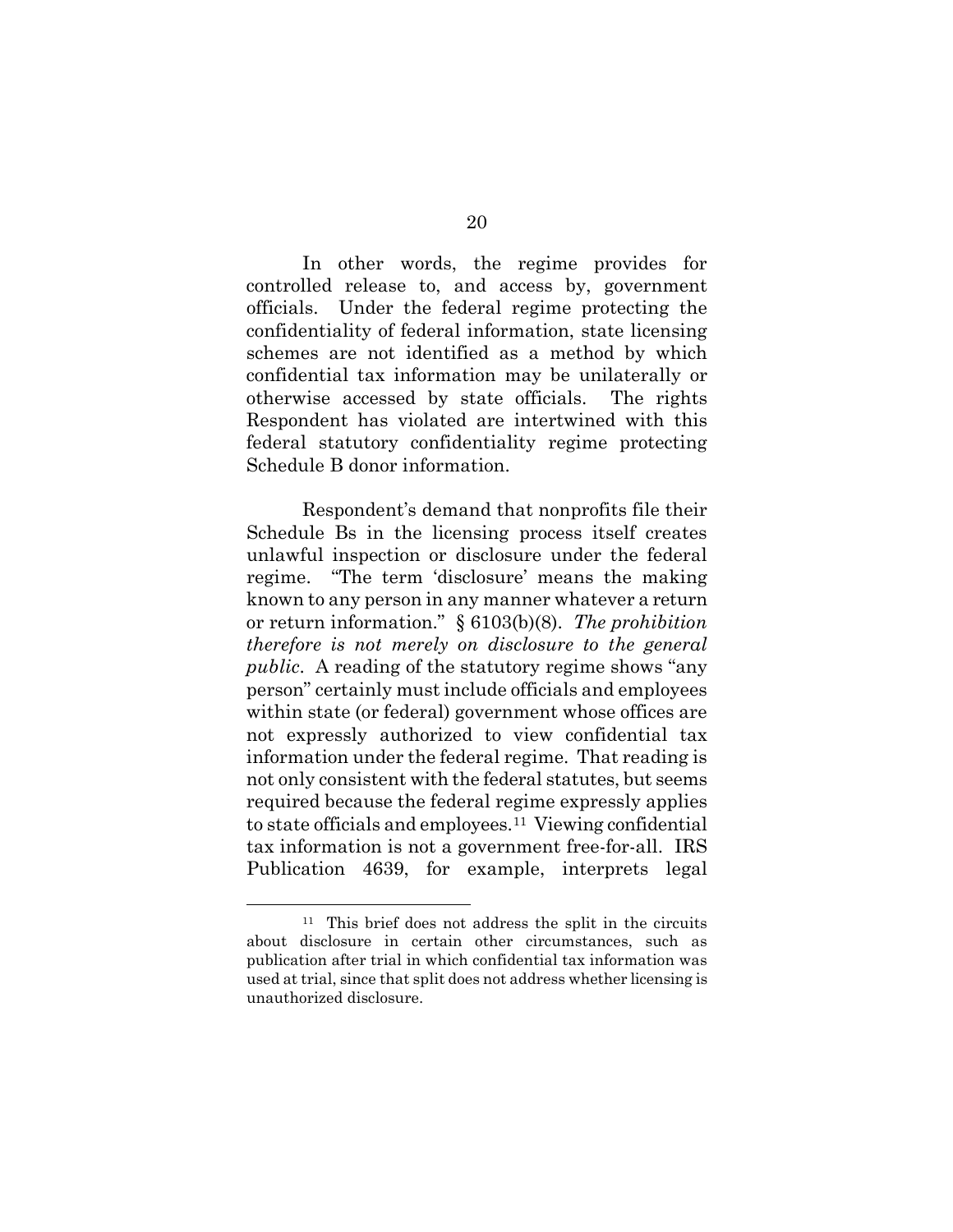disclosure for purposes of whether to assess liability as only that which is authorized by statute: "For a disclosure of any return or return information to be authorized by the Code, there must be an affirmative authorization because section 6103(a) otherwise prohibits the disclosure of any return or return information by any person covered by section 7213(a)(1)." Disclosure & Privacy Law Reference Guide, Publication 4639 (Rev. 10-2012) 1-49, https://www.irs.gov/pub/irs-pdf/p4639.pdf (last visited Feb. 20, 2021). Respondent's dragnet licensing scheme is not an affirmatively authorized method of viewing confidential tax information.

# IV. SPECIAL RULES FOR TAX-EXEMPT ORGANIZATIONS STILL PROTECT DONOR CONFIDENTIALITY

§ 6104 of Title 26, entitled "Publicity of information required from certain exempt organizations and certain trusts," provides some unique rules for tax and tax return information filed with the IRS by tax-exempt organizations, including IRS Form 990, and how those Form 990s are made available for public inspection. § 6104(c) covers "Publication to State officials," and paragraph (2)(C) provides "Procedures for disclosure." Again, this reenforces that the term "disclosure" in the context of the federal confidentiality regime means making confidential tax information available to government officials, even in the context of their work, and not just disclosure to the public. Respondent therefore incorrectly focuses merely on disclosure of this confidential information to the public, such as through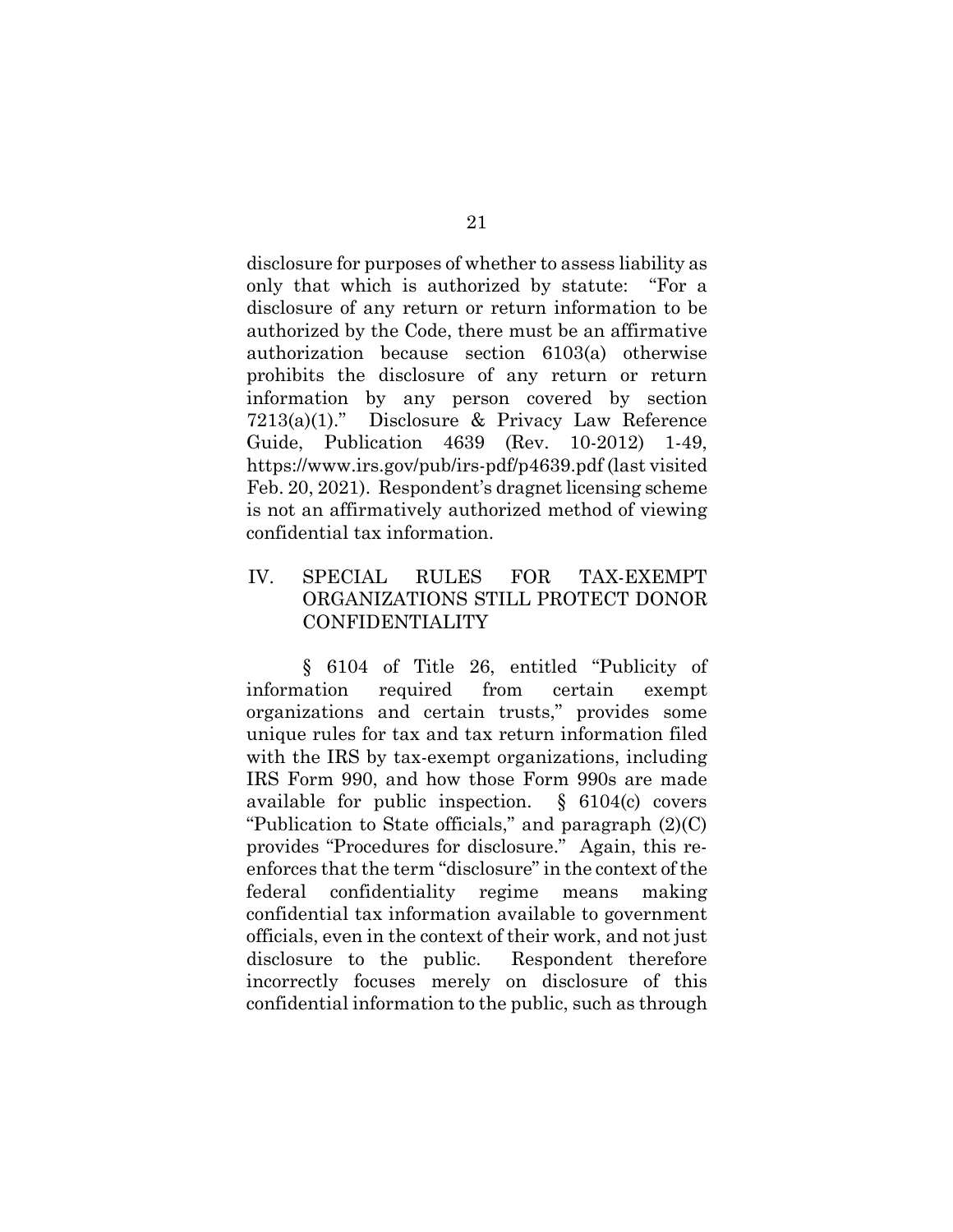leaks and Internet publication, and AFPF highlights its concerns about public disclosure in the Petition's section "The Demonstrated Pattern of Confidentiality Violations By California." AFPF Pet. at 7-10. But those concerns skip right over one of the significant purposes of the federal tax information confidentiality regime, which is to define and limit the conditions *under which even state officials may access and inspect confidential tax return information*.

Under § 6104(c) "Publication to state officials," "[i]nformation may be inspected or disclosed" only upon written request "by an appropriate State officer," (§  $6104(c)(2)(C)$  and restricts inspection and inter-office disclosure:

> Such information may only be inspected by or disclosed to a person other than the appropriate State officer if such person is an officer or employee of the State and is designated by the appropriate State officer to receive the returns or return information under this paragraph on behalf of the appropriate State officer.

This provision further justifies the interpretation that restriction on "disclosure" in this confidentiality regime not only applies to publication to the general public, but is a restriction on access by state officials and employees. Respondent's focus on publication to the general public, and not on access by Respondent himself and his employees -- or other state employees -therefore would allow him to evade the law, i.e., his obligations to comply with the federal tax information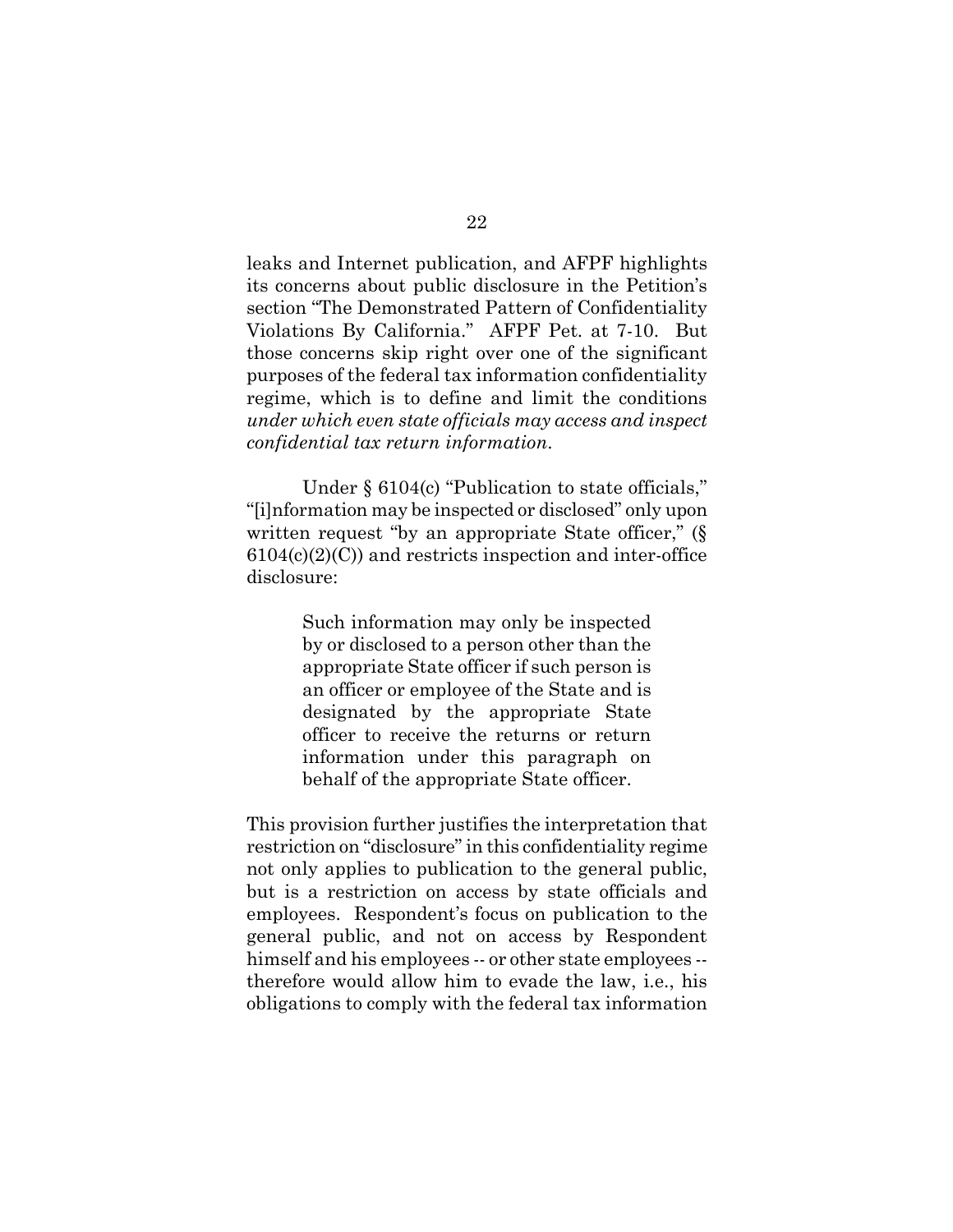confidentiality regime.  $§ 6104(c)(2)(D)$  also provides:

The Secretary may make available for inspection or disclose returns and return information of an organization to which paragraph (1) applies to an appropriate State officer of any State if the Secretary determines that such returns or return information may constitute evidence of noncompliance under the laws within the jurisdiction of the appropriate State officer.

Not only has the Secretary not authorized collection of Schedule Bs via licensing, but the statute indicates the Secretary's purview to disclose tax information to state officials when it may constitute *evidence of noncompliance*. The dragnet, prophylactic method employed by Respondent targeting innocently exercised rights -- and only incidentally capturing any guilt -- is inconsistent with lawful methods by which Respondent may access Schedule Bs for law enforcement purposes. This further demonstrates that Respondent's untargeted, general warrant-like collection of Schedule Bs is unlawful under the confidentiality statutes in addition to being unconstitutional.

While IRS Form 990s are required to be available to the public under the unique rules of § 6104(d) -- "Public inspection of certain annual returns, reports, applications for exemption, and notices of status" -- the donor information filed on Schedule B is not available to the public under the express language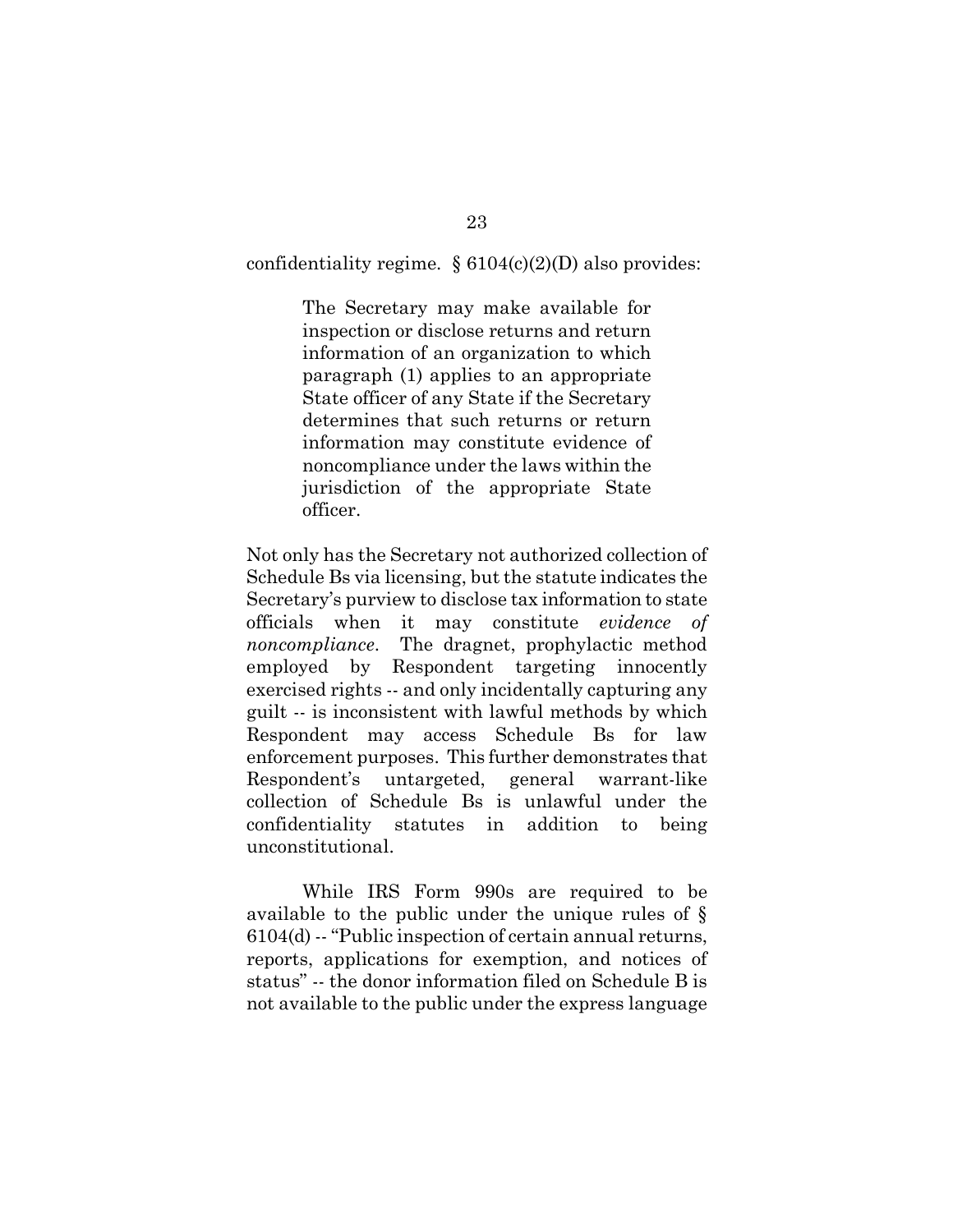of  $\S$  6104(d)(3), "Nondisclosure of contributors, etc.," which states in relevant part:

> In the case of an organization which is not a private foundation (within the meaning of section 509(a)) or a political organization exempt from taxation under section 527, paragraph (1) shall not require the disclosure of the name or address of any contributor to the organization.

§ 6104(d)(3)(A). Schedule B donor information therefore remains confidential tax return information under the overarching rule of confidentiality, and restricted by that regime in how it may be accessed, despite all the hopping around through the statutory regime one must follow to reach that very simple, certain, pragmatic, and constitutionally sound conclusion. That this regime may be less convenient for Respondent to gather Schedule B information for his law enforcement purposes is irrelevant to the protection of confidential tax information. In fact, it is a feature, not a bug.

The federal regime's protocols protecting confidential tax return information when and after the IRS lawfully provides it to state officials are rigid, and guard against misuse. Those state officials to whom the IRS discloses confidential tax information are obligated to sign "Disclosure Agreements" agreeing to strict security arrangements and even audits to ensure compliance. See Internal Revenue Manual 7.28.2.2  $(09-22-2015)$ , "Disclosure Agreements,"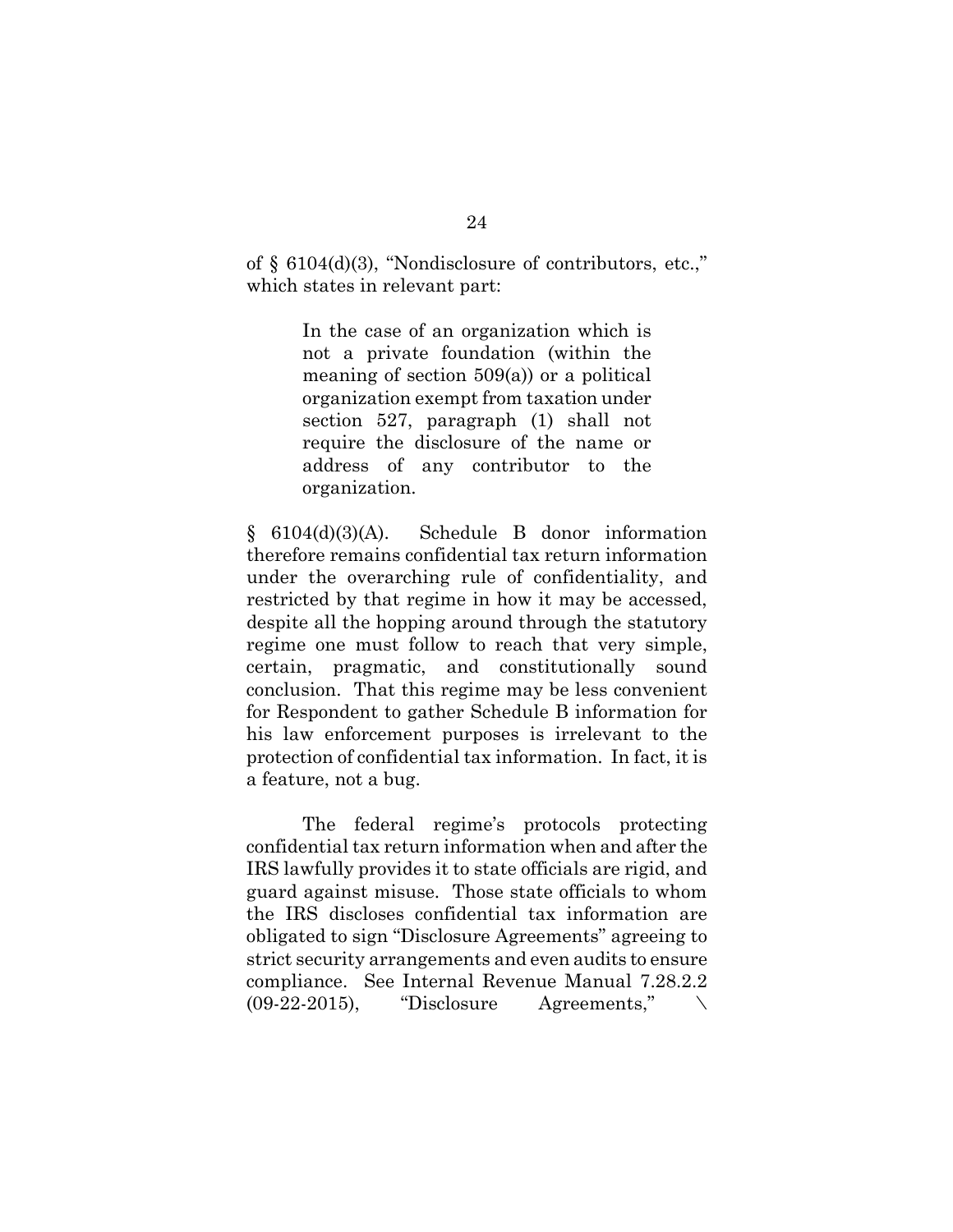https://www.irs.gov/irm/part7/irm\_07-028-002 (last visited Feb. 20, 2021), which states, "[T]he IRS will only make disclosures under IRC 6104(c) to those state agencies that have submitted their Safeguard Security Report (SSR) to [the IRS office of Privacy, Governmental Liaison, and Disclosure] and have entered into a disclosure agreement with the IRS regarding IRC 6104(c)." Respondent's scheme to surveil Schedule B information in a shotgun manner not only violates the statutory and constitutional safeguards pertaining to access, but evades the federal oversight, compliance, and security protocols for federal tax return information.

"Disclosure," therefore, is not merely disclosure to the public or disclosure by the IRS, but internal *disclosure* by state government agencies to employees not authorized to possess the information. Respondent has thus boldly and flagrantly transgressed the federal statutory regime that expressly provides the terms, circumstances, and conditions under which confidential tax return information may be accessed and used in state law enforcement matters, and which guard against unauthorized disclosure and inspection of such confidential tax return information. Respondent's disregard and violations of constitutional rights go hand-in-hand with his violations of federal tax information confidentiality law, yet he asks this Court to *trust him*.

This federal regime includes criminal and civil penalties for state officials and employees, which Respondent's actions seem designed to allow the Registry of Charitable Trusts to evade by hopscotching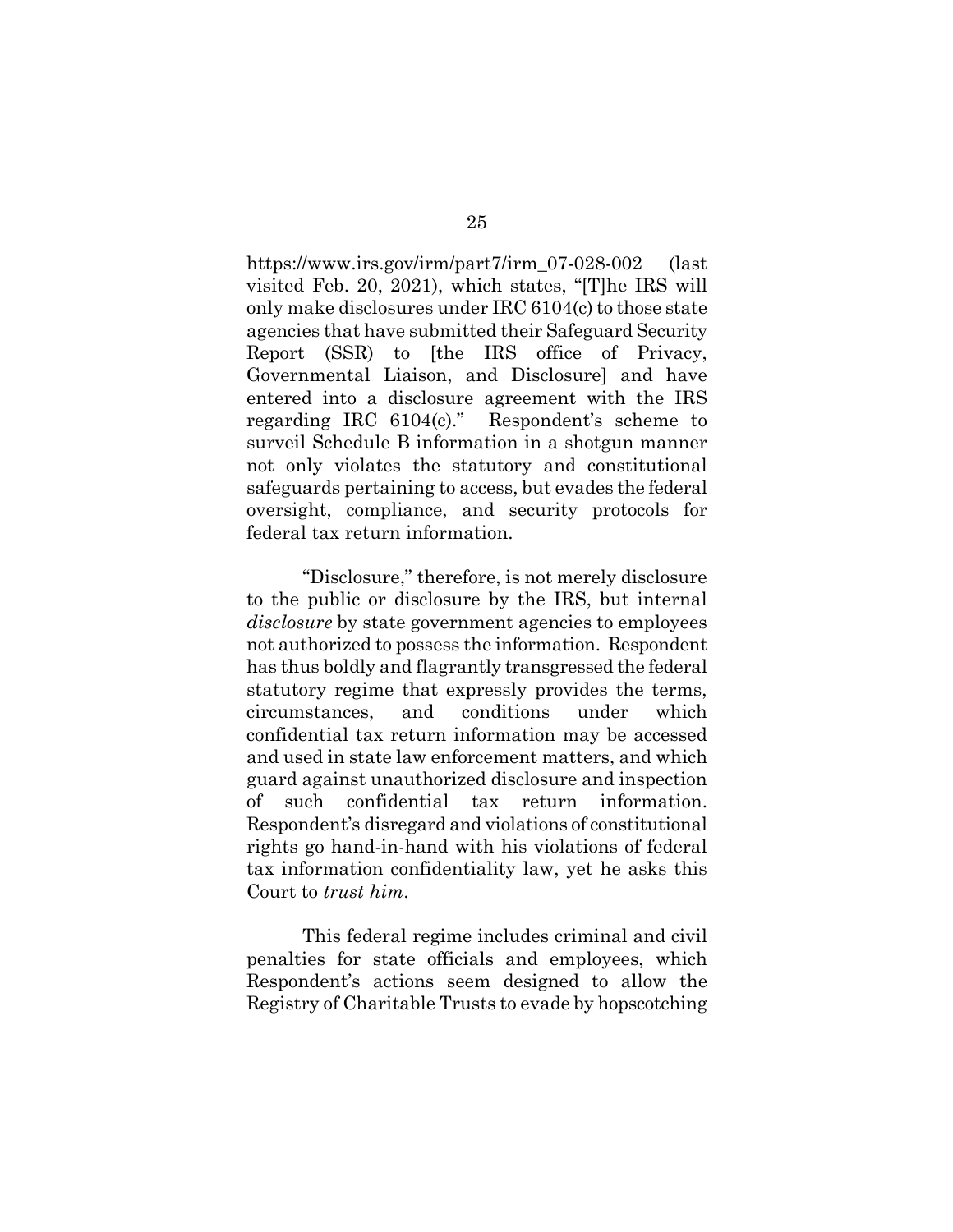over the federal laws and protocols zealously protecting confidential tax information. The criminal and civil penalties for unauthorized disclosure or inspection of confidential tax information are found at 26 U.S.C. § 7213 ("Unauthorized disclosure of information," which makes willful violations a "felony punishable upon conviction by a fine in any amount not exceeding \$5,000, or imprisonment of not more than 5 years, or both"), § 7213A ("Unauthorized inspection of returns or return information," making violations "punishable upon conviction by a fine in any amount not exceeding \$1,000, or imprisonment of not more than 1 year, or both"), and § 7431 ("Civil damages for unauthorized inspection or disclosure of returns and return information" providing the greater of actual damages or "\$1,000 for each act of unauthorized inspection or disclosure of a return or return information"). These statutory penalties further evidence the serious congressional purpose of protecting confidential federal tax information.

It seems quite contrary to the existential purposes of the federal statutory regime protecting confidential federal tax information filed with the federal tax service if it were to be construed to allow states or state officials acting unilaterally to evade its strict protocols and concomitant penalties through dragnet licensing schemes like the one employed by Respondent. The federal regime is clear that it applies to, and restricts access by, state officials and employees. Such access is a danger in and of itself, especially with regard to sensitive federal tax information such as Schedule B donor names and addresses. But especially in the age of the Internet,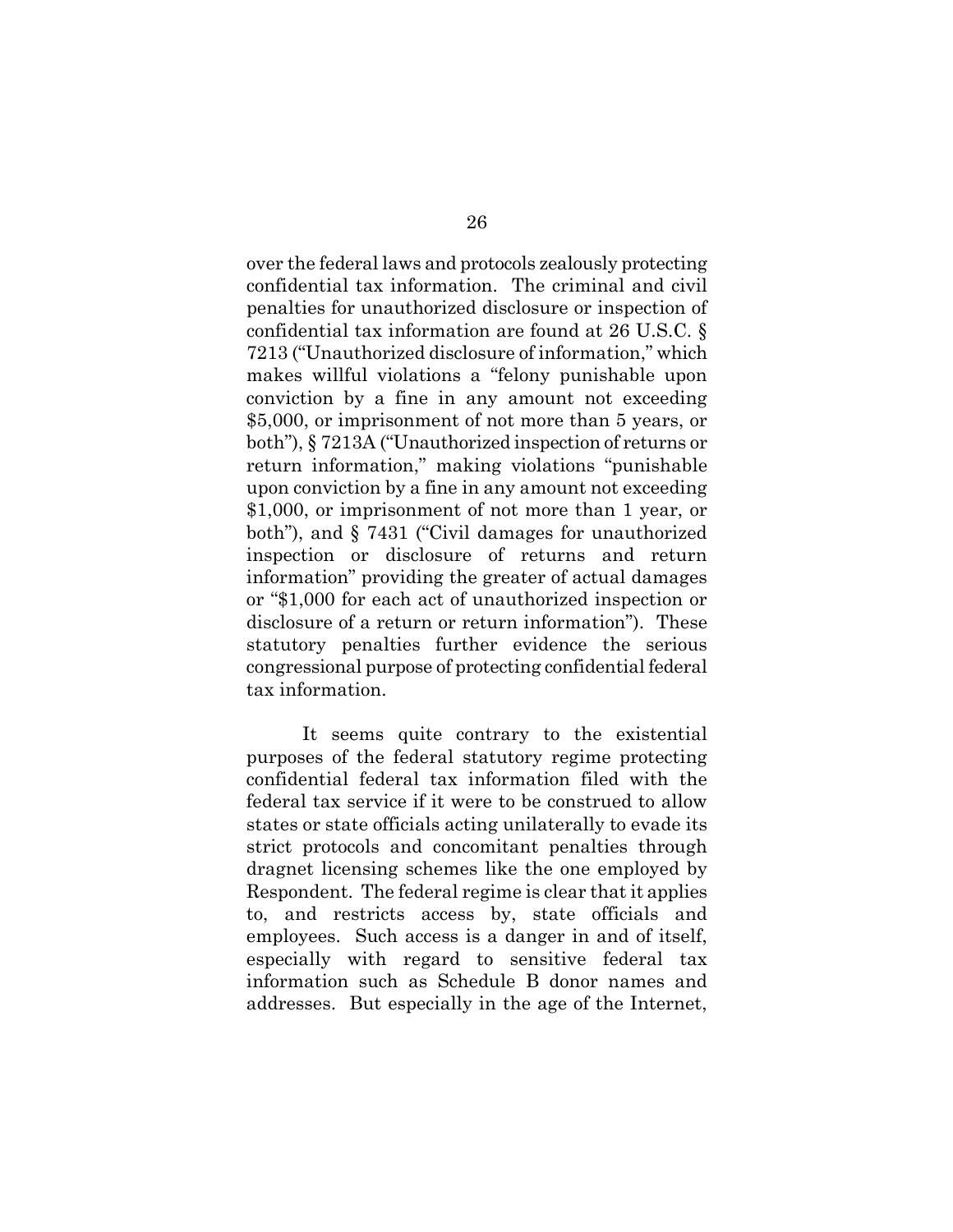Registry of Charitable Trust employees could widely leak such confidential federal tax information with less or no fear of the federal civil or criminal penalties that apply under the confidentiality regime. Respondent's actions, unless rebuked, encourage every state to now follow his bad example, opening floodgates to evade the strict protocols and security measures that (1) only legally authorized state officials with genuine law enforcement needs *may be granted access* to such private information, (2) such information is not abused for political or discriminatory purposes, (3) such information is not leaked through back channels to the media or widely disclosed on the Internet to the public, and (4) state officials and employees do not evade the federal civil and criminal penalties in this federal regime.

This federal regime does not seem to impose - and your *amicus* does not suggest -- a restriction on the authority of states to use legally issued subpoenas or civil investigative demands to obtain Schedule B information from individualized targets of investigations on a case-by-case basis. Respondent's shotgun, *Precrime Division* collection of Schedule B, however, does not meet the criteria of reasonable cause and the opportunity to challenge in court such investigations.

This federal regime, if it were properly applied to the California Attorney General's dragnet gathering the Schedule B donor information at issue in this case, is consistent with this Court's rebuke of Alabama Attorney General Patterson in *NAACP v. Alabama*.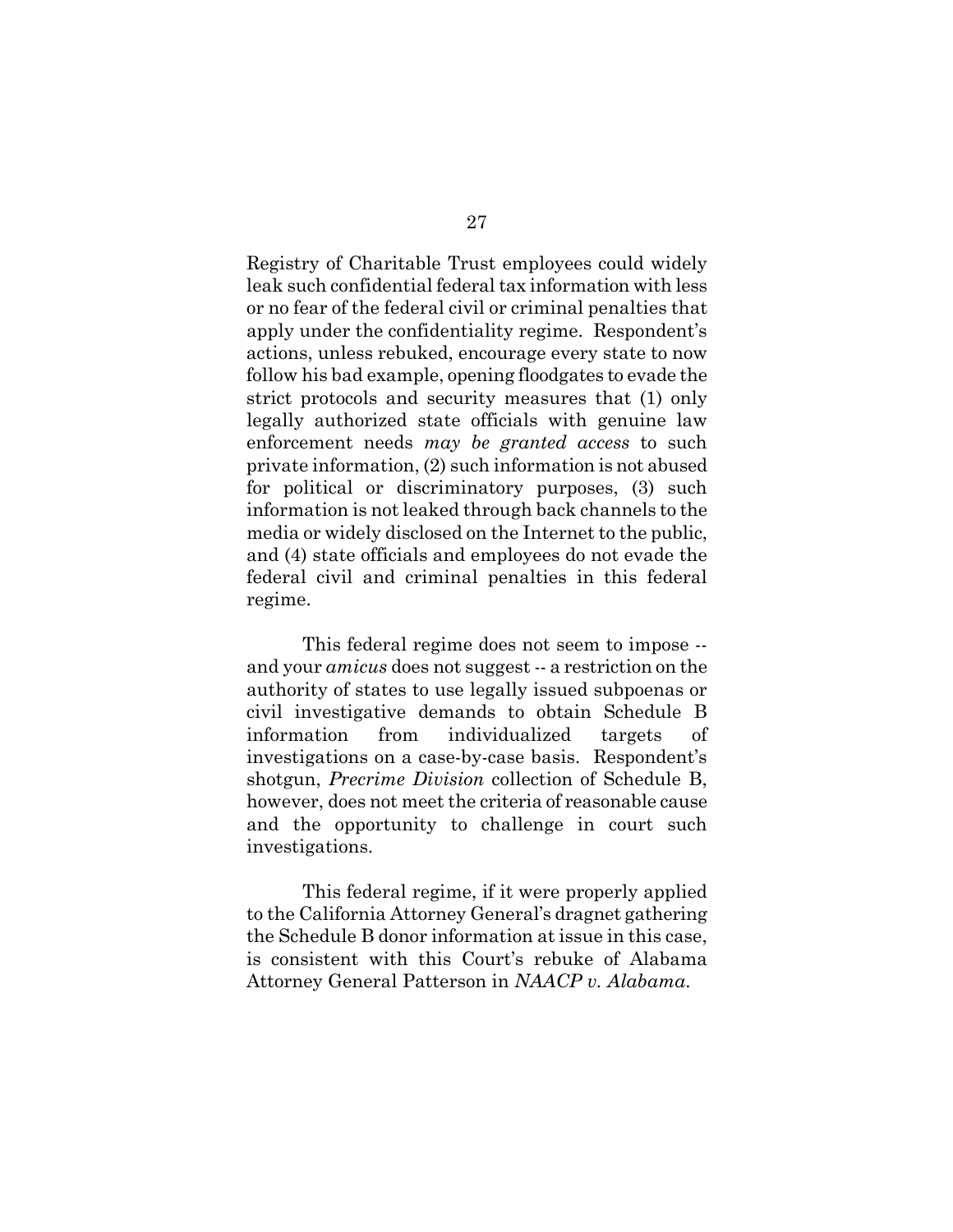#### **CONCLUSION**

Respondent's violations of rights are many and dangerous to liberty and the rule of law over government officials, and need to be rebuked. Respondent's exercise of power is not expressly authorized by California's charitable solicitation law, which law is already a prior restraint on the First Amendment right to engage in charitable solicitation, and comes with a heavy burden on the Respondent to justify its constitutionality. Respondent's acts are not narrowly tailored regulation affecting the important First Amendment rights inherent in charitable solicitations, and should be deemed constitutionally unacceptable. His office's annual collection of individuals' donor information are mass, untargeted "trespasses upon fundamental freedoms protected by the Due Process Clause of the Fourteenth Amendment" (*NAACP v. Alabama*, 357 U.S. at 460), and violate the right of private association. Respondent's acts create an unconstitutional condition, making registrants trade off First Amendment rights against rights of private association. Respondent's acts in violation of these rights also are rogue violations of federal law expressly governing access to, disclosure of, examination of, and federally required security of confidential federal tax return information by state officials and employees. This Court should rule for the petitioners.